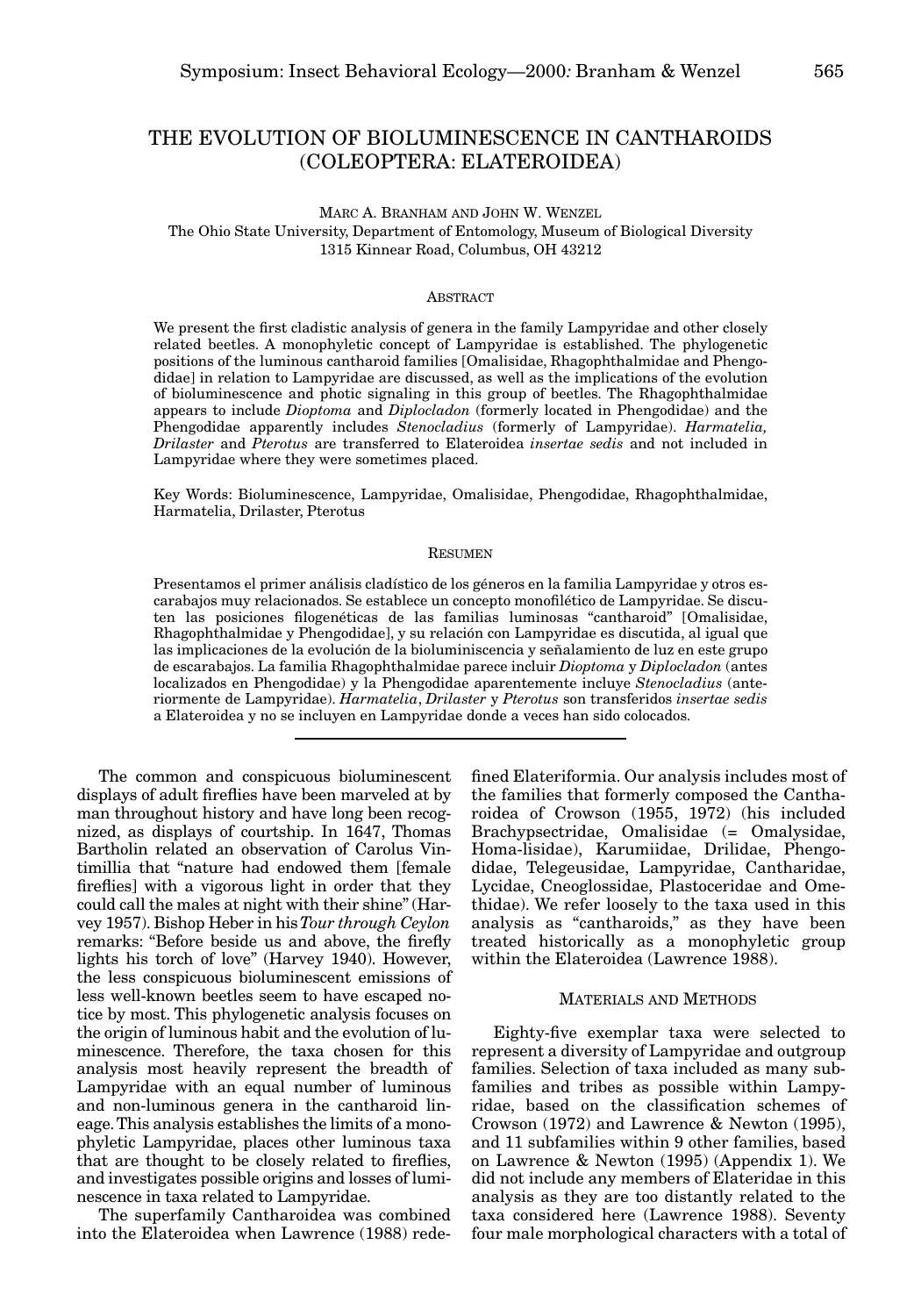212 character states were used in the analysis. Inapplicable characters were coded as "-", while missing characters were coded as "?". All characters were analyzed under equal weights with 20 multistate characters as additive (see Appendix 2, 3). Plastoceridae was designated as the root of the tree based on Lawrence's (1988) phylogenetic analysis of the Elateriformia. The parsimony ratchet (Nixon 1999) (consisting of 100 iterations, weighting 12% of the characters) was implemented in Nona (Goloboff 1993), run within Winclada (Nixon 2000). The most parsimonious trees discovered were used as the starting place for a more exhaustive search using the "max\*" command within NONA. The "best" command was then used to eliminate sub-optimal trees. A strict consensus tree was then calculated from these most parsimonious trees. Bremer support (Bremer 1988, 1994) was calculated using NONA, and the search was set to a Bremer support level of 5, with four runs, each with a buffer of 5000 trees.

### RESULTS

The parsimony ratchet returned trees of 818 steps. Starting from these 52 trees, "max\*" and "best" gave 280 most parsimonious trees of 818 steps. A strict consensus (Fig. 1) of these 280 trees collapsed 13 nodes and produced a consensus tree of 848 steps (ci =  $0.16$ , ri =  $0.57$ ). Bremer values listed in Figure 2 indicate the number of steps that are required, up to 5, to find the closest tree that does not contain that particular node. Lampyridae is monophyletic with the exception of a few taxa that have been of controversial affinity (*Harmatelia, Drilaster, Pterotus,* and *Stenocladius*.) Two genera currently classified as phengodids (*Dioptoma* and *Diplocladon*) were placed with rhagophthalmids in this phylogenetic analysis. The families Drilidae, Omalisidae, Lycidae, Omethidae, Teleguesidae and Phengodidae appear to be monophyletic. The monophyly of Cantharidae is not supported.

#### **DISCUSSION**

Testing the Monophyly of Existing Families

#### *Lampyridae*.

In view of our phylogeny, Lampyridae as defined by Crowson (1972) and Lawrence and Newton (1995) is not monophyletic. The three synapomorphies that define the base of Lampyridae are: covered head position, oblique attachment of trochanter to femora, and wing vein CuA1 intersecting MP above fork (Kukalova-Peck & Lawrence 1993). The genera *Harmatelia, Pterotus, Drilaster* (*Ototreta*) and *Stenocladius* are currently classified as lampyrids (Lawrence & Newton 1995; after Crowson 1972) though in our analysis they are clearly placed outside of the family Lampyridae. This is not entirely unexpected, as several previous authors (LeConte 1859; Mc-Dermott 1964; Crowson 1972) who have examined some of these taxa have viewed them as possessing questionable affinities to existing families. Le-Conte (1859) placed *Pterotus obscuripennis* in Drilidae and then later (1881) moved it to Phengodidae. Of the genus *Pterotus*, LeConte (1859) stated, "A singular genus, which I have described at length from my inability to place it properly. It seems to have a mixture of characters belonging to the Lampyrides, Telephorides and Drilids, but from the small size of the posterior coxae is probably better placed with the latter." McDermott (1964) also mentions the difficulty he encountered in trying to place some of these taxa, "Both *Pterotus* and *Harmatelia* share a large degree of similarity between some characters. Also neither fits strictly to the accepted lampyrid characteristics and both have some suggestion of phengodid affinities. Combining these two genera in the subfamily Pterotinae is admittedly arbitrary but nevertheless serves to bring them together as transitional forms." Crowson (1972) wrote that the genera *Pterotus* and *Ototretadrilus* were the most phengodid-like and probably the most primitive firefly genera he had studied. (Specimens of *Ototretadrilus* were not available to us.)

The genus *Drilaster* was originally described in the family Drilidae by (Kiesenwetter 1879), and *Ototreta* was originally described in the family Lampyridae. The synonymy between *Drilaster* and *Ototreta* was noticed by Nakane (1950) (see also Sato 1968). However, Asian workers continued to use the older name (*Drilaster*) but moved it to Lampyridae. American and European workers continued using *Ototreta* as it appeared to be the valid name in McDermott 1964 and 1966. Therefore, not only should American workers discontinue the use of the name "*Ototreta*," but these taxa should no longer be associated with the family Lampyridae. For a short history of the taxonomic placement of *Drilaster* and *Ototreta,* see Table 1.

According to our phylogeny (Fig. 1), if *Harmatelia*, *Pterotus, Drilaster* and *Stenocladius* continue to be considered fireflies, the families Lycidae, Cantharidae, Phengodidae, Omethidae and Teleguesidae would need to be synonymized with Lampyridae. This seems drastic given the peripheral significance of the genera and the traditional affection for the families. *Harmatelia*, *Pterotus*, and *Drilaster* should be removed from Lampyridae and given the taxonomic label of "Elateroidea *incertae sedis*" awaiting further study to place them properly. *Drilaster* may not be monophyletic. Our analysis clearly places *Stenocladius* sp. in the family Phengodidae. Ohba et al. (1996) studied the external morphology of *Stenocladius* larvae and found that they did not posses an epicranial suture on the dorsal surface of the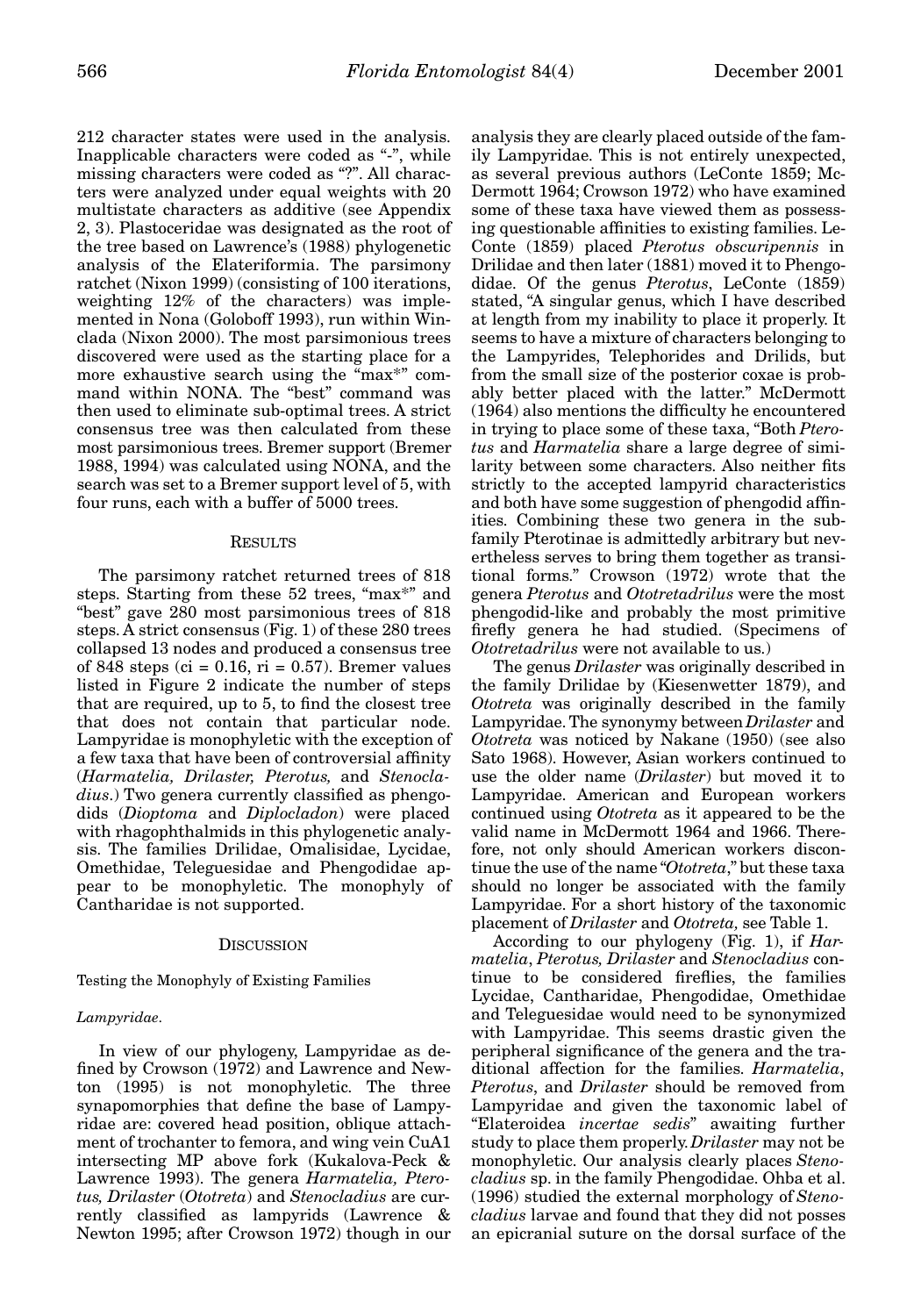

Fig. 1. Strict consensus of 280 most parsimonious trees (848 steps, C.I. 0.16, R.I. 0.57). The node at which *Brachylampis sanguinicollis* is the basal defines the base of the lampyrid clade.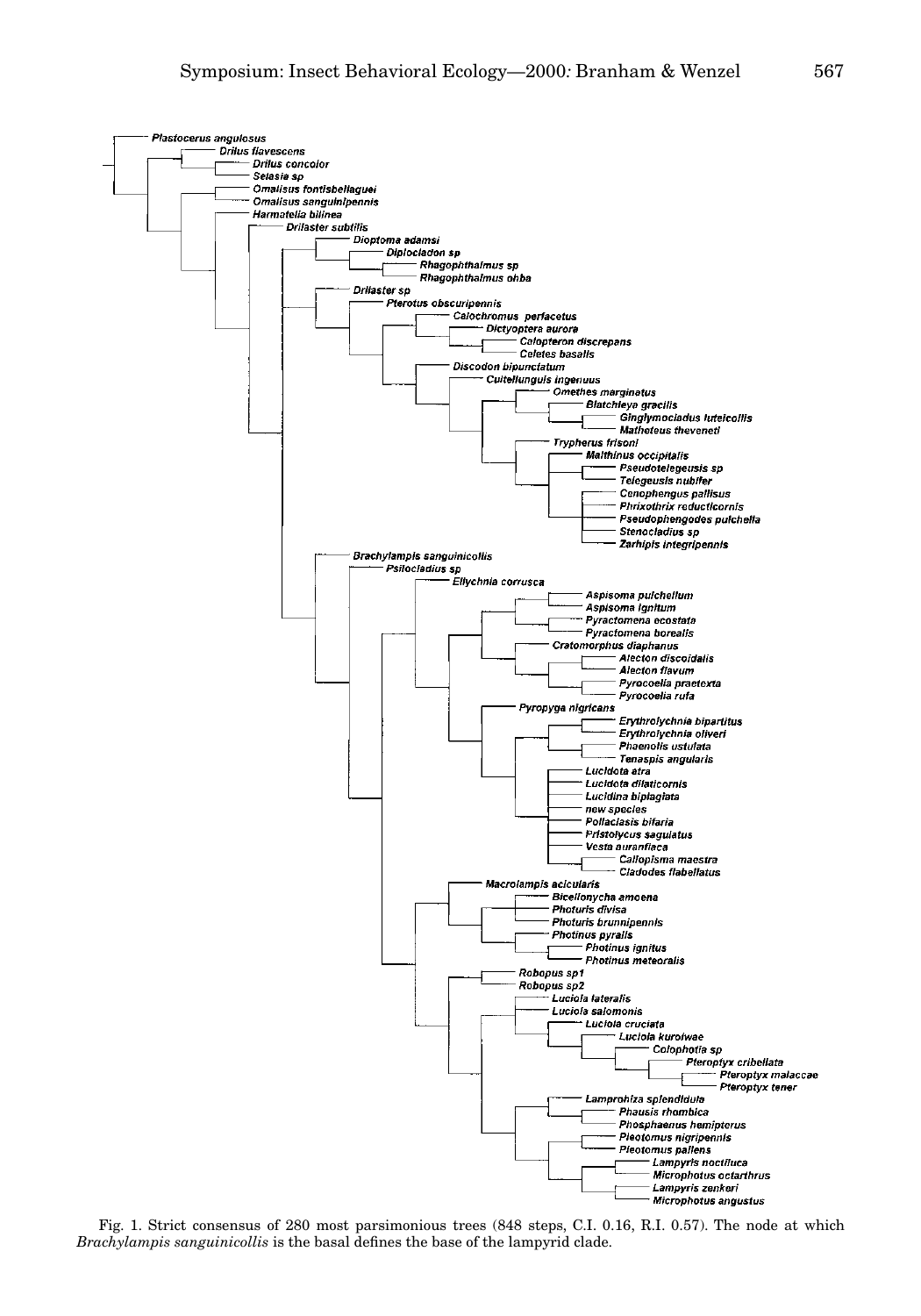

Fig. 2. The strict consensus with the lampyrid clade collapsed and represented by Lampyridae. Numbers located under the nodes are Bremer Support values (set at a max. Bremer value of 5.) Numbers located above the nodes present the number of synapomorphic characters at that node.

larval head. This suture is well developed in larvae of Lampyridae. They hypothesized that the fused dorsal surface of the larval head in *Stenocladius* is more closely allied with Phengodidae than Lampyridae. Our analysis supports this association. Because the clade containing these taxa in our analysis is unresolved, there is no information concerning which subfamily of Phengodidae *Stenocladius* should be placed within (Fig. 2).

### *Other Cantharoid families*.

The families Plastoceridae, Drilidae, Omalisidae, Rhagophthalmidae, Lycidae, Omethidae, and Teleguesidae are supported as being monophyletic in our analysis including very few representatives. Phengodidae and Cantharidae are not supported as being monophyletic. With the exception of *Dioptoma adamsi* and *Diplocladon* sp., the four other phengodid taxa used in this analysis are a monophyletic clade. Our analysis placed *Dioptoma* and *Diplocladon* at the base of the clade containing the family Rhagophthalmidae. The Bremer support value for the base of this clade (Fig. 2) is high (>5), indicating strong support. The seven synapomorphies that define this clade

are: twelve antennomeres in male antennae, third antennomere long, basal antennal flagellomeres not symmetrical with apical flagellomeres, mandible apices acute (inside angle < 90 degrees), emarginate eyes, eyes posteriorventrally approximated, and wing vein MP3 not contacting MP1+2. Therefore, we propose moving the genera *Dioptoma* and *Diplocladon* out of Phengodidae and into Rhagophthalmidae. On the other hand, Cantharidae does not seem to be supported as monophyletic in this analysis, and none of the four cantharid taxa included in the analysis form a clade. Cantharidae needs to be further examined in relation to other taxa and sampled more thoroughly within a phylogenetic context before a taxonomic change is made.

#### Phylogenetic Relationship Between Lampyridae and Phengodidae

The family Phengodidae is composed of bioluminescent species that commonly resemble fireflies in their general appearance and are usually also found to be sympatric with many firefly species. Even though phengodid beetles share aspects of their biology with lampyrids (larviform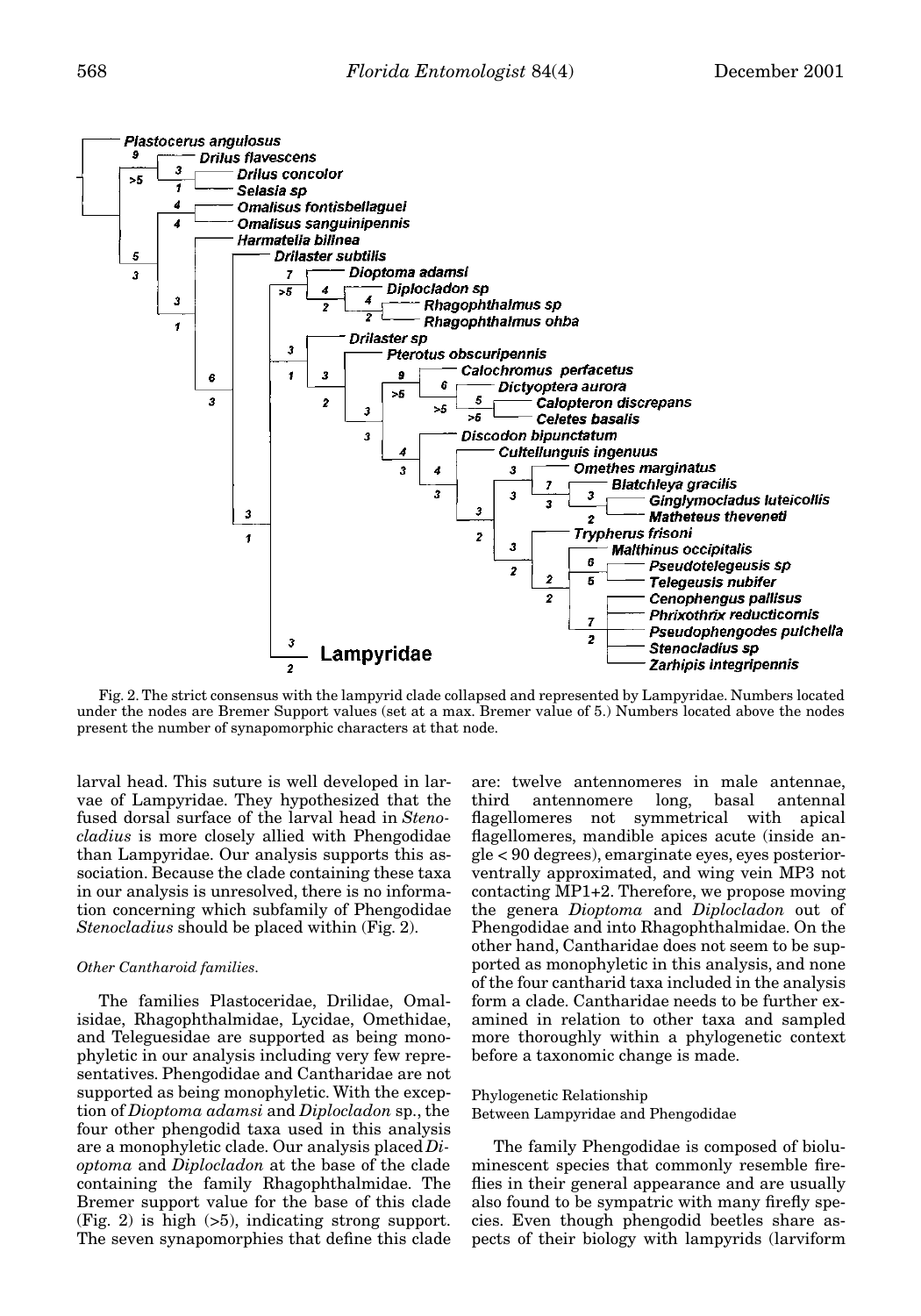| Early Work                                                                                             | E. Oliver (1910) a, b                                                         | F. McDermott (1964) (1966)                                                                                                                                                                                                                                                                                                                                                                                                                                                                                                                                                                                                                                                         | Lawrence & Newton (1995)<br>(after Crowson 1972)                                                                                 | Branham & Wenzel (this<br>analysis)                                                                    |
|--------------------------------------------------------------------------------------------------------|-------------------------------------------------------------------------------|------------------------------------------------------------------------------------------------------------------------------------------------------------------------------------------------------------------------------------------------------------------------------------------------------------------------------------------------------------------------------------------------------------------------------------------------------------------------------------------------------------------------------------------------------------------------------------------------------------------------------------------------------------------------------------|----------------------------------------------------------------------------------------------------------------------------------|--------------------------------------------------------------------------------------------------------|
| Lampyridae<br><i>Ototreta</i><br>{E. Olivier 1900}<br><b>Stenocladius</b><br>{Fairmaire 1878}          | Lampyridae $(a)$<br>Luciolinae<br>Ototreta<br>Megalophthalminae<br>Harmatelia | Lampyridae<br>Ototretinae (1964) and Luciolinae (1966)<br>$October \times$ (= Drilaster)*<br>Pterotinae (1964,1966)<br>Pterotus<br>Harmatelia                                                                                                                                                                                                                                                                                                                                                                                                                                                                                                                                      | Lampyridae<br>Ototretinae<br>$October \in Drilaster$ <sup>*</sup><br>Harmatelia<br><b>Stenocladius</b><br>Pterotinae<br>Pterotus | Elateriodea<br>Incertae Sedis<br>$Drilaster*$<br>Harmatelia<br>Pterotus<br>Phengodidae<br>Stenocladius |
| Drilidae<br>Drilaster<br>{Kiesenwetter 1879}<br>Pterotus<br>{LeConte 1859}<br>Elateridae<br>Harmatelia | Drilidae (b)<br><i>Drilaster</i><br><b>Stenocladius</b>                       | Rhagophthalminae (1964, 1966)<br>Dioptoma<br>{Pascoe 1860}                                                                                                                                                                                                                                                                                                                                                                                                                                                                                                                                                                                                                         | Phengodidae<br>Rhagophthalminae<br>Dioptoma<br>Diplocladon<br>{Gorham 1883}                                                      | Rhagophthalmidae<br>Dioptoma<br>Diplocladon                                                            |
| {Walker 1858}                                                                                          | removed from Lampyridae and be given Elateriodea Incertae Sedis status.       | *McDermott (1964,1966) synonymized Drilaster and Ototreta, retaining the name Ototreta. Sato (1968) confirmed this synonymy while pointing out that Drilaster has priority over Ototreta. Crowson (1972) as well as<br>Lawrence and Newton (1995) retained McDermott's use of "Ototreta (= Drilaster)". The varied use of these generic names has led to some confusion: the genus Drilaster is used in Asia without reference to Ototreta, while<br>"Ototreta (= Drilaster)" is used in Europe and the United States. We refer to this genus as Drilaster based on the priority of the name Drilaster and to eliminate further confusion. Additionally, we propose that Drilaster |                                                                                                                                  |                                                                                                        |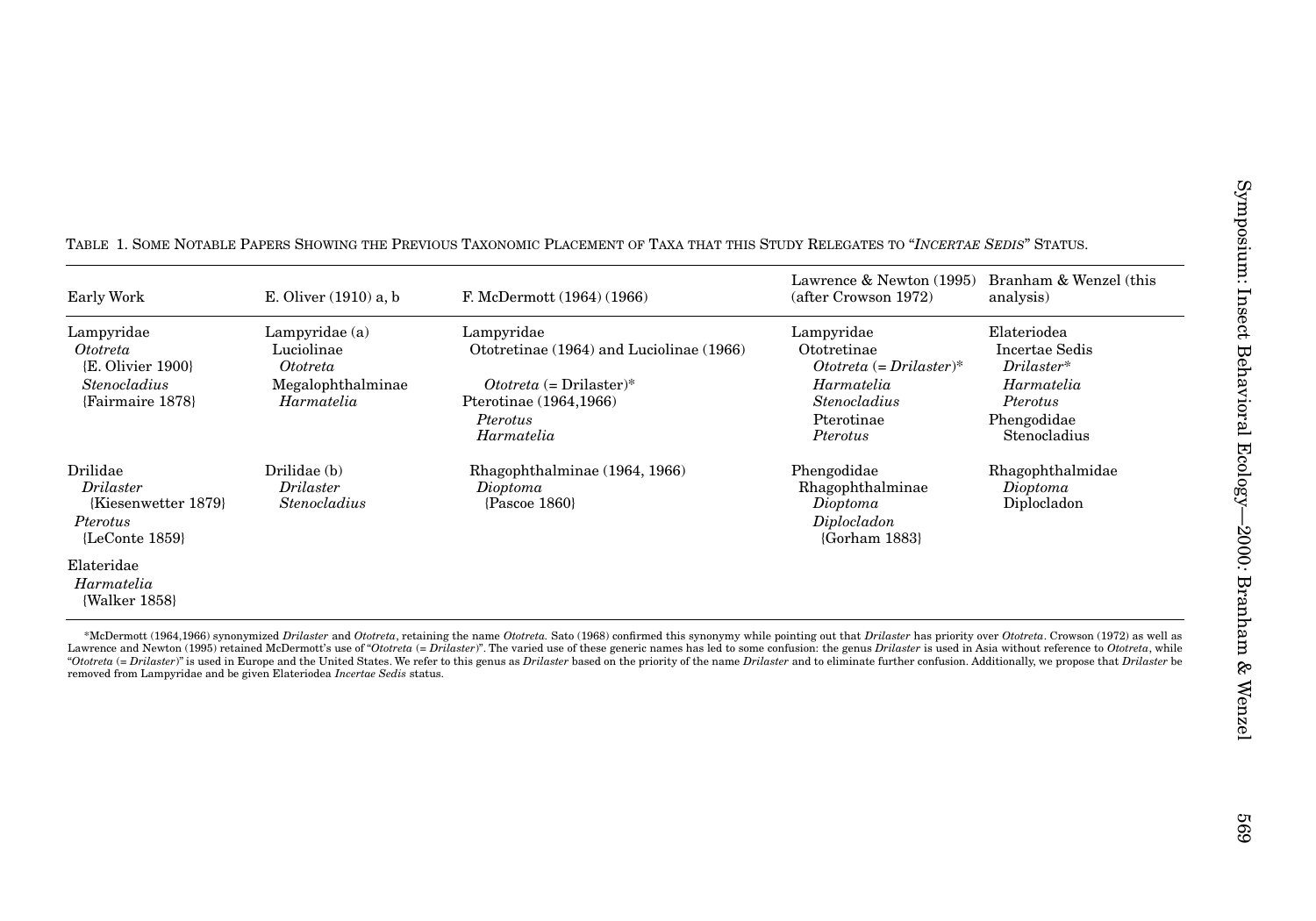females, the use of pheromones and luminescence), phengodids have historically been seen as a group taxonomically distinct from Lampyridae. However, it is probably the similarities between Lampyridae and Phengodidae, with bioluminescence being one of the most obvious, which have linked them as closely related taxa in the eyes of many cantharoid workers. "Within Cantharoidea, Phengodidae and Lampyridae appear to be directly related, so that the luminosity of both groups can plausibly be attributed to inheritance from a common ancestor . . ." (Crowson 1972). Our phylogeny provides evidence that Phengodidae is not sister to, or basal to, Lampyridae. In addition, it shows that Rhagophthalmidae and Omalisidae are the bioluminescent families that are sister, or basal to Lampyridae, respectively (Fig. 3).

# The Evolution of Bioluminescence in Non-lampyrid Cantharoids

Bioluminescence in the order Coleoptera is known to occur in Elateridae, Staphilinidae (Costa et al*.* 1986) and four cantharoid families: Omalisidae, Rhagophthalmidae, Phengodidae and Lampyridae (Lloyd 1978). Several recent studies have provided hypotheses concerning the evolutionary relationships within or around Cantharoidea (Crowson 1972; Potatskaja 1983; Beutel 1995) using a variety of techniques, characters and explemplar taxa. Plotting luminescence (larval or adult) onto these different trees, supports interpretations ranging from three origins, to one origin and three loses. However, these studies treat families as single units. Therefore, if luminescence arises only once in each of the three luminescent families, (Omalisidae, Phengodidae, and Lampyridae, with *Rhagophthalmus* species treated as phengodids), three separate origins would be the maximum number of steps. Conversely, a single origin would be the minimum number of steps if all families were treated as being monophyletic. Crowson (1972) proposed a dendrogram for the relationships between the cantharoid families (Omethidae, Cantharidae, Plastoceridae, Lycidae, Omalisidae, Drilidae, Telegeusidae, Phengodidae, and Lampyridae). This scheme predicts two character optimizations of three steps each. One optimization poses three origins for bioluminescence, while the second poses two origins and one loss of bioluminescence. Potatskaja (1983) proposed a dendrogram for the relationships between the cantharoid families (Brachyspectridae, Cantharidae, Phengodidae, Drilidae, Omalisidae, Lycidae and Lampyridae) based on larval mouthpart characters. Potatskaja



Fig. 3. The evolution of bioluminescence in cantharoids. The condensed strict consensus tree with two origins of luminescence and one loss plotted.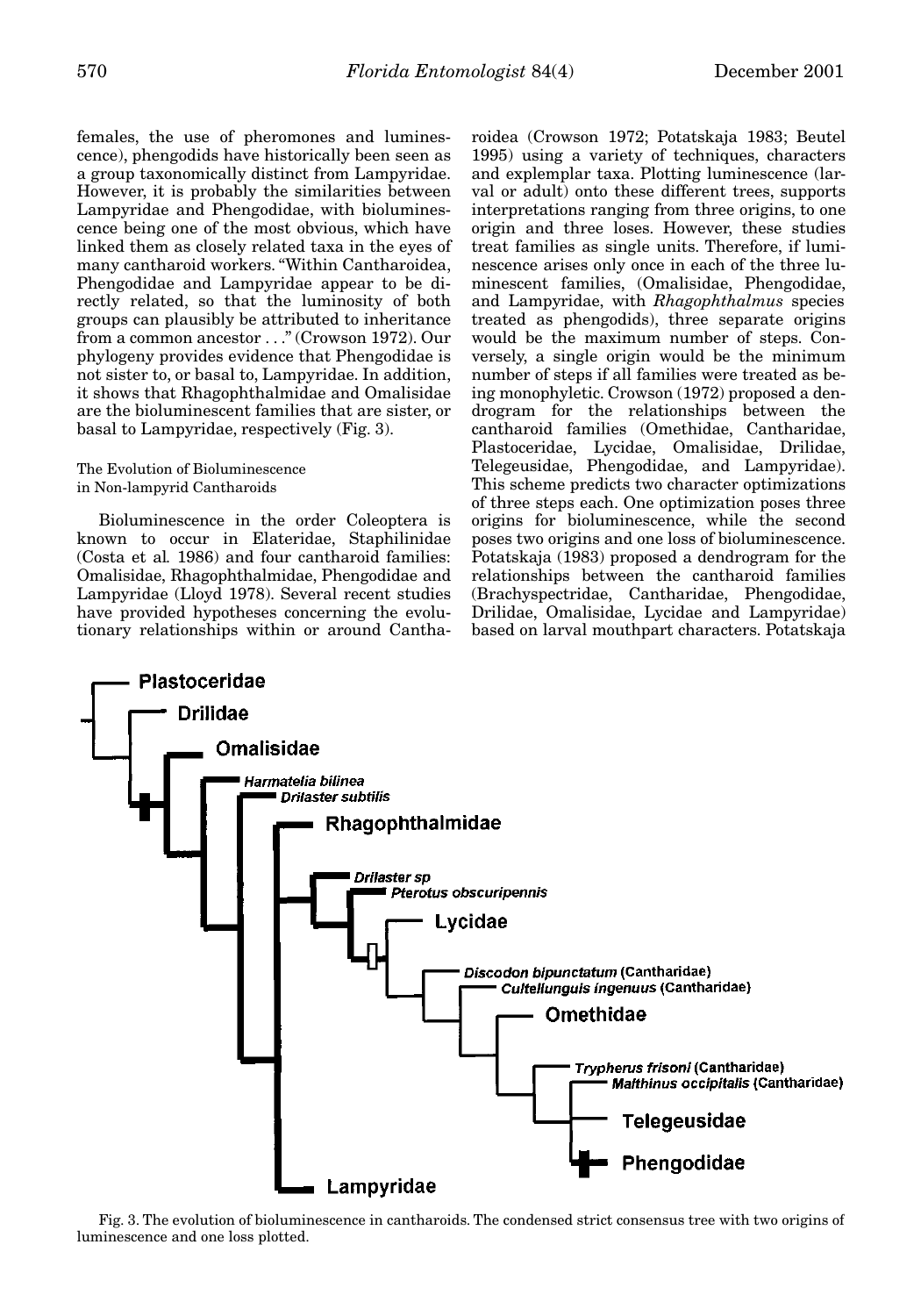concluded that two lineages, one termed "cantharid" (composed of Phengodidae, Drilidae, Omalisidae, Brachyspectridae, and Cantharidae) and the other "lycid" (composed of Lampyridae and Lycidae) originated from a phengodid ancestral form. No specific taxon was designated as the root. In reference to the origin of bioluminescence, this topology predicts two optimizations of three steps each: three separate origins, or two origins and one loss. In 1995, Beutel proposed a phylogenetic analysis of Elateriformia based on 27 larval characters (33 states). Within this analysis Cantharoidea was represented by seven taxa, one species per each of Brachyspectridae, Cantharidae, Drilidae, Omalisidae, Phengodidae, Lampyridae, and Lycidae. All of the cantharoid taxa were placed in the same clade except for Cantharidae, which was placed close to Elateridae, rather than with the rest of the cantharoids. The clade containing the bioluminescent cantharoid taxa was poorly resolved in the consensus tree and predicts a single topology of one origin and three losses.

Our analysis suggests a single solution, considering a taxon to be luminescent if any life stage is luminescent. There are two origins of bioluminescence with one loss: luminescence arose once basally, early in the evolutionary history of the cantharoid clade, and was subsequently lost and then later regained in the phengodids, see Fig. 3. Taxa in which luminescence was regained under this scenario are currently classified as belonging to the family Phengodidae, (*Cenophengus pallisus, Phrixothrix reducticornis, Pseudophengodes pulchella,* and *Zarhipis integripennis*), as well as *Stenocladius* sp. which we consider to be a phengodid and propose its inclusion in this family. The seven synapomorphies that define Phengodidae are: tibial spurs are absent, bipectinate antennae, distal margin of antennal flagellomeres approximating proximal margin in width, antennal lobes produced from basal region of flagellomere, two elongated antennal lobes per flagellomere, narrow juncture between flagellomere and antennal lobe, and juncture between lateral and hind margins of pronotum are truncate (= 90 degrees). Therefore, all luminescence in the cantharoid lineage is homologous except for that of Phengodidae, which is a reversal to luminous habit. Additionally, all known luminescent cantharoid taxa have luminous larvae, and in Omalisidae the larvae are luminous, but not either adult (Crowson 1972). The fact that Omalisidae is the most basal of all the bioluminescent cantharoids indicates that luminescence arose first in the larvae and then subsequently in the adults (Fig. 4).

# Photic Organ Evolution in Non-lampyrid Cantharoids

# *Larvae*.

Only the larval photic organs of Phengodidae and Lampyridae have been studied in detail. The larvae of Omalisidae have never been studied, and the larvae of Rhagophthalmidae have been studied and described only recently (Wittmer & Ohba 1994), though no morphological, physiological or histological work has been published on this group. Therefore, from what is currently known from evidence scattered among the taxa, the pattern of two luminous spots per segment on larvae is the most ancient and common larval photic organ pattern in the cantharoid lineage (Fig. 4). The number of luminous segments varies, but all known luminous cantharoid larvae bear pairs of luminous photic organs. While most lampyrid larvae bear only a single pair of photic organs on the eighth abdominal segment, larvae of the other taxa generally posses a pair of photic organs on each abdominal segment with additional pairs sometimes present on the larval thorax (Table 2). While the larvae of many genera of luminous cantharoids are not yet known, all species known to be luminous as adults are also luminous as larvae. Therefore, while only some larvae are known from the families Omalisidae, Rhagophthalmidae, Phengodidae and Lampyridae, the larvae of all species in these families are hypothesized to be luminous (Fig. 4). Crowson (1972) hypothesized that Barber's (1908) luminous larva from Guatemala, described as *Astraptor* sp., could have been a large female larva or a larviform female of *Telegeusis.* Sivinski (1981) points out that in a later unpublished manuscript Schwarz and Barber identified the single specimen as the phengodid *Microphenus gorhami*. Therefore, as far as is known, the family Teleguesidae does not contain any luminous taxa. Barber (1908) mentions that there was a single photic organ in the head which produced a red light that was thrown directly forward and hence was not easily seen from above. This specimen seemed to have no other photic organs, though it was observed in the daytime and not for long. A red head-light is known only in other phengodid larvae (Viviani & Bechara 1997).

# *Adult Females*.

Females of luminous cantharoid taxa, excluding Lampyridae, generally posses the same photic organ morphology as their larvae, which is generally paired, luminous spots on the post-lateral margins on some of the thoracic and each of the abdominal segments (Table 2). Females, and males of the family Lampyridae vary in photic organ morphology (Lloyd 1978), perhaps due to sexual selection as the females of many firefly species attract mates via a luminescent sexual signal system (McDermott 1917; Schwalb 1960; Lloyd 1978 and 1979; Branham & Greenfield 1996;Vencl & Carlson 1998). While the luminescent sexual signals of fireflies have received considerable attention, pheromones are the dominant sexual signals used in courtship in most cantharoids, including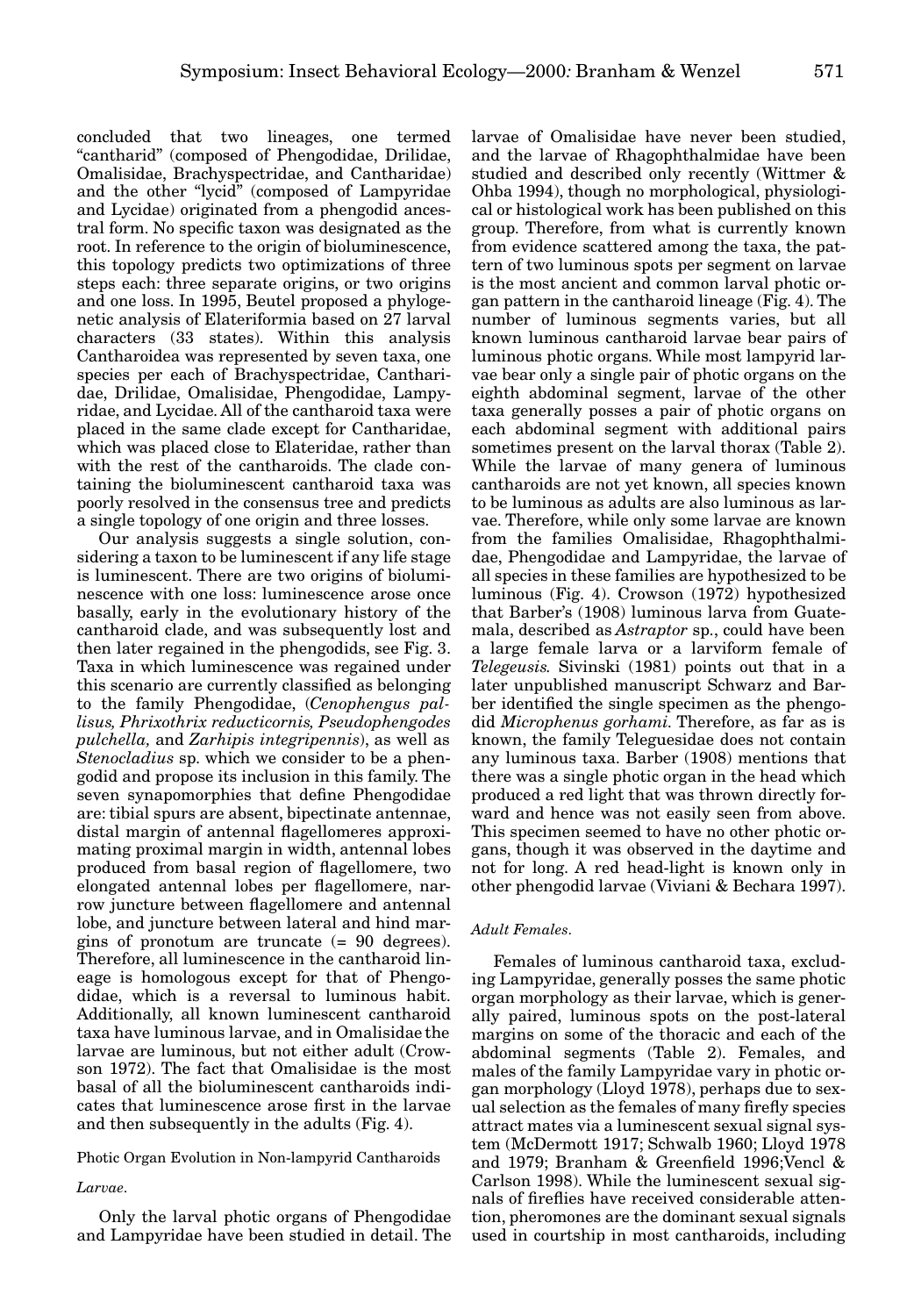

Fig. 4. The evolution of larval bioluminescence in cantharoids. The strict consensus tree with the lampyrid clade collapsed. The known presence of larval luminescence is indicated by bold branches, with the hypothesized presence of larval luminescence indicated by dotted branches.

Phengodidae, and are also used by many lampyrids (McDermott 1964; Lloyd 1971). Therefore, (with the exception of the family Omalisidae and the genus *Drilaster*), the pattern of bioluminescent evolution in the larvae (Fig. 4) and the pattern found in the females of luminous taxa (Fig. 5) is very similar. The fact that Omalisidae is the basal-most luminous cantharoid taxon and both adult males and females are not bioluminescent suggests that bioluminescence first arose in larvae and later in adults.

*Rhagophthalmus ohbai* females, in addition to retaining the larval pattern of photic organs, also possess a novel photic organ on the eighth ventrite, which is used in courtship, see Table 2 (Ohba et al. 1996a). After using the ventral photic organ on the eighth ventrite for courtship, females curl around their eggs and glow from ten sets of paired photic organs located at the lateral margins of the ten luminous body segments, (see Table 2), which serve as an aposematic warning display (Ohba et al. 1996a; Chen 1999). Rhagopthalmidae appears to be the sister of Lampyridae, which is the only other cantharoid family known to contain females that employ photic signals in courtship. In addition, based on the presence of extremely well developed eyes in rhagopthalmid males and the lack of greatly elaborate bipectinate antennae, such as those found in Phengodidae, we believe that photic signals are the primary mode of sexual signaling.

Crowson (1972) incorrectly cited Green (1912) as reporting that the female of *Harmatelia* is apterous and larviform. Green (1912) states that, "I have not yet succeeded in determining the female of this beetle, and it remains uncertain whether the other sex is an apterous grub-like creature, or whether it is in the form of another beetle."

### *Adult Males*.

All known bioluminescent adult cantharoid males are restricted to the families Lampyridae, Rhagophthalmidae (as defined here) and Phengodidae (as defined here) as well as the genus *Harmatelia*. While the exact number and position of the photic organs varies, they are generally found in pairs on one or more of the thoracic segments, and on each of the first eight abdominal segments. Male photic organs, like those of larvae and females, are found near the lateral margins of these body segments (Table 2). The more dorsal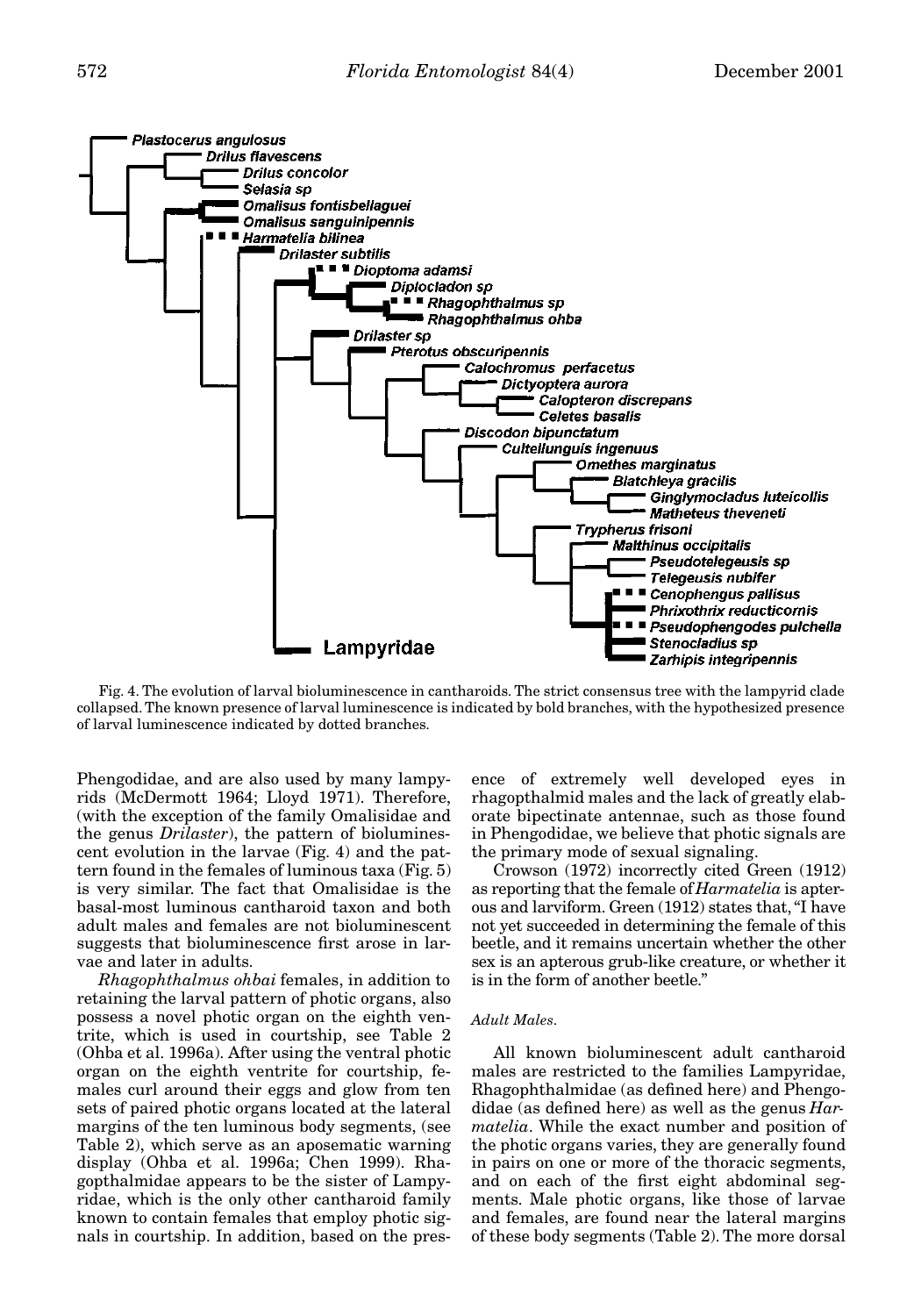### TABLE 2. A COMPARISON OF CANTHAROID TAXA INCLUDED IN THIS ANALYSIS WITH SPECIAL REFERENCE TO PHOTIC ORGAN MORPHOLOGY ACROSS LIFE STAGES AND THE PRES-ENCE OF NEOTENIC CHARACTERISTICS IN ADULT FEMALES.

|                             | Larvae:<br>Photic Organ Morphology                                                                                                                                                                                | Females:<br>Larviform or Alate                                                                                                                         | Female:<br>Photic Organ Morphology                                                                                                                                                     | Males:<br>Photic Organ Morphology                                                                                                                                                         |
|-----------------------------|-------------------------------------------------------------------------------------------------------------------------------------------------------------------------------------------------------------------|--------------------------------------------------------------------------------------------------------------------------------------------------------|----------------------------------------------------------------------------------------------------------------------------------------------------------------------------------------|-------------------------------------------------------------------------------------------------------------------------------------------------------------------------------------------|
| Plastoceridae               | Unknown                                                                                                                                                                                                           | Wingless, elytra shorter than<br>abdomen (Crowson 1972)                                                                                                | None                                                                                                                                                                                   | None                                                                                                                                                                                      |
| Drilidae                    | None                                                                                                                                                                                                              | Wingless, elytra shorter than ab-<br>domen (Lawrence 1991a).<br>Females of Selasia unicolor are<br>"larviform" (Barker 1969)                           | None                                                                                                                                                                                   | None                                                                                                                                                                                      |
| Omalisidae                  | Paired p. organs on sides of abdo-<br>men (Lawrence 1991b)                                                                                                                                                        | Wingless, elytra shorter than ab-<br>domen (Crowson 1972)                                                                                              | None                                                                                                                                                                                   | None                                                                                                                                                                                      |
| Rhagophtalmidae<br>Dioptoma | Unknown                                                                                                                                                                                                           | Neotenic: larviform with the ex-<br>ception of adult antennae and legs<br>(tarsi subdivided into tarsomeres)<br>and claws) (Lawrence & Newton<br>1995) | Roundly quadrate p. organ, al-<br>most completely occupying the<br>venter of penultimate abd. seg-<br>ment (Green 1912)                                                                | 4 p. organs along dorsal hind mar-<br>gin of prothorax. One pair on lat-<br>eral margins of all 8 abd.<br>segments, and one pair of dorsal<br>organs on each abd. seg.5-7<br>(Green 1912) |
| Diplocladon                 | A medial dorsal and two lateral p.<br>organs on each body segment ex-<br>cept head and last body segment<br>(Halverson et al. 1973)                                                                               | Larviform: possessing larval an-<br>tennae and legs (Lawrence & New-<br>ton 1995)                                                                      | A medial dorsal and two lateral p.<br>organs on each body segment ex-<br>cept head and last body segment<br>(Haneda 1950)                                                              | None                                                                                                                                                                                      |
| Rhagophthalmus              | A median dorsal and two postlat-<br>eral p. organs on each segment:<br>from mesothorax to 8th abdominal<br>segment (10 sets total) (Ohba et al.<br>1996a)                                                         | Neotenic: larviform with the ex-<br>ception of 8-seg. antennae, tarsi<br>subdivided into tarsomeres and<br>claws (Costa et al. 1986)                   | Ten sets of paired p. organs on<br>postlateral margins of mesothorax<br>and abdomen; single p. organ on<br>ventrite of abd. seg. 8 (Wittmer et<br>al. 1996a)                           | Weak light visible from sets of<br>paired p. organs on lateral mar-<br>gins of each abd. seg. and prono-<br>tum with an additional central<br>organ on mesonotum (Chen 1999)              |
| Lycidae                     | None                                                                                                                                                                                                              | Nearly always alate                                                                                                                                    | None                                                                                                                                                                                   | None                                                                                                                                                                                      |
| Cantharidae                 | None                                                                                                                                                                                                              | Alate                                                                                                                                                  | None                                                                                                                                                                                   | None                                                                                                                                                                                      |
| Omethidae                   | Unknown                                                                                                                                                                                                           | Alate, occasionally reduced wings<br>(Lawrence 1991)                                                                                                   | None                                                                                                                                                                                   | None                                                                                                                                                                                      |
| Teleguesidae<br>Phengodidae | Unknown                                                                                                                                                                                                           | Unknown                                                                                                                                                | Unknown                                                                                                                                                                                | None                                                                                                                                                                                      |
| Cenophengus                 | Unknown                                                                                                                                                                                                           | Larviform                                                                                                                                              | ???                                                                                                                                                                                    | None                                                                                                                                                                                      |
| Phrixothrix                 | Two medial organs on head and<br>eleven pairs of p. organs in the<br>posterolateral margins of 2nd<br>thoracic through the 9th abd.<br>segment (Viviani & Bechara 1997;<br>Halverson et al. 1973; Harvey<br>1952) | Larviform                                                                                                                                              | Two medial organs on head and<br>eleven pairs of p. organs in the<br>posterolateral margins of 2nd<br>thoracic through the 9th abd.<br>segment (Halverson et al. 1973;<br>Harvey 1952) | A single dorsomedian p.organ on<br>prothorax and paired p. organs<br>located dorsolaterally on thorasic<br>and abd. segments (Viviani $\&$<br>Bechara 1997)                               |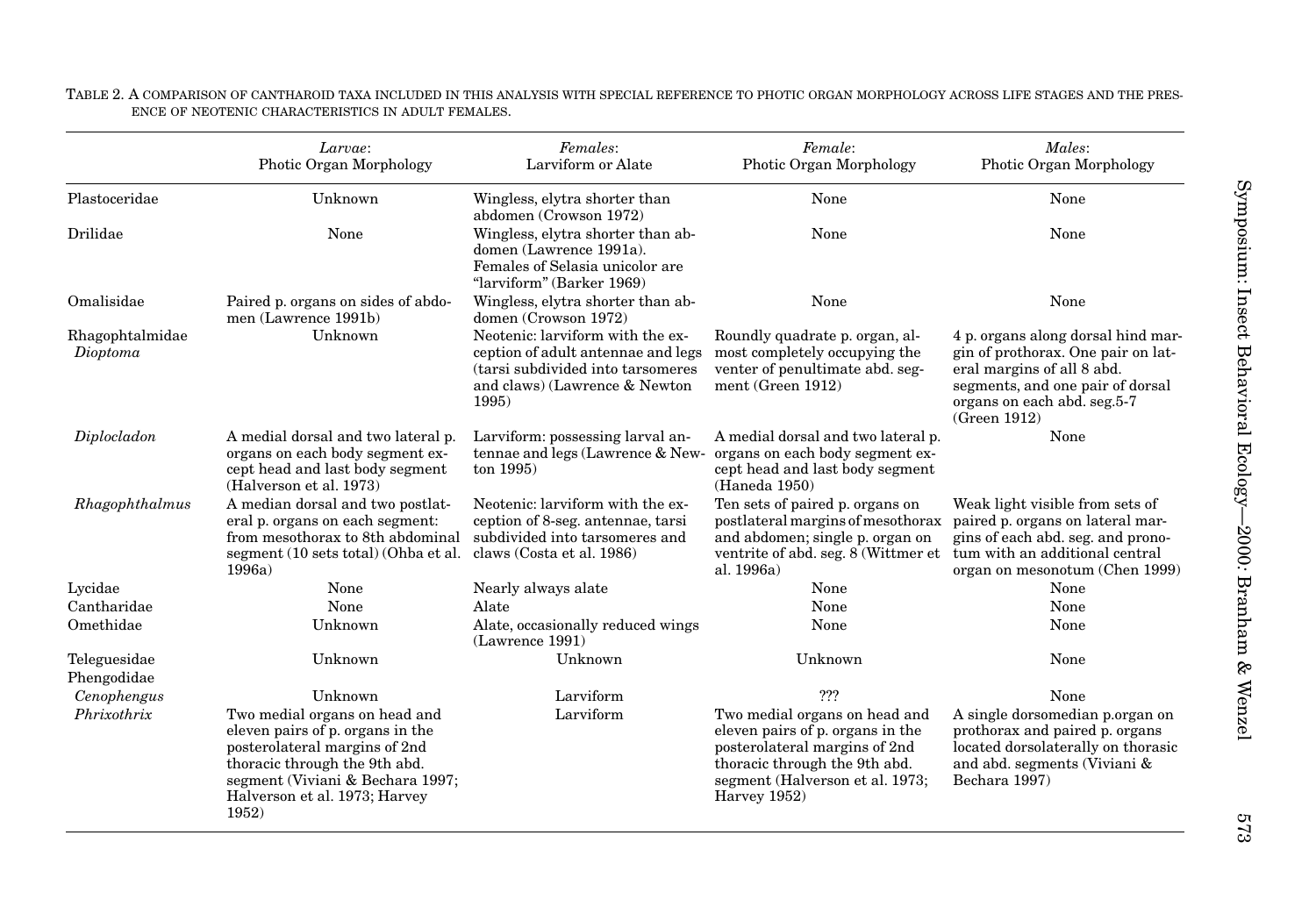|                                | Larvae:<br>Photic Organ Morphology                                                                                                                                                                              | Females:<br>Larviform or Alate                                                                                                                                                             | Female:<br>Photic Organ Morphology                                                                                                                                                                                                                                              | Males:<br>Photic Organ Morphology                                                                                                                                                     |
|--------------------------------|-----------------------------------------------------------------------------------------------------------------------------------------------------------------------------------------------------------------|--------------------------------------------------------------------------------------------------------------------------------------------------------------------------------------------|---------------------------------------------------------------------------------------------------------------------------------------------------------------------------------------------------------------------------------------------------------------------------------|---------------------------------------------------------------------------------------------------------------------------------------------------------------------------------------|
| Pseudophengodes                | Unknown                                                                                                                                                                                                         | Unknown                                                                                                                                                                                    | Unknown                                                                                                                                                                                                                                                                         | Large p. organs on ventral surface<br>of 8th abd. segment (Viviani $\&$<br>Bechara 1997; M. Branham, pers.<br>$obs.$ )                                                                |
| Zarhipis                       | 11 luminous bands: 1 each at base<br>of meso- and metathroax, and on all<br>but the last abd. tergites. Paired p.<br>organs (1 spot per side): on upper<br>lateral surfaces of abd. segs. 1-9<br>(Tiemann 1967) | Larviform                                                                                                                                                                                  | 11 luminous bands: 1 each at base<br>of meso- and metathroax, and on<br>all but the last abd. tergites.<br>Paired p. organs (1 spot per side):<br>on upper lateral surfaces of abd.<br>segs. 1-9. Also, 1-3 luminous spots<br>on abd. sterna 2-9 (Tiemann 1967;<br>Rivers 1886) | None                                                                                                                                                                                  |
| Stenocladius                   | Paired p. organ on 7th abd. seg-<br>ment (Ohba et al. 1996b)                                                                                                                                                    | Neotenic: larviform with the ex-<br>ception of tarsi subdivided into<br>tarsomeres and claws<br>(Ohba et al. 1997)                                                                         | A diffuse glow emitted from entire<br>body—no specific photic organs<br>present (Ohba et al. 1997)                                                                                                                                                                              | When present, paired p. organs on<br>6th abd. segment (Ohba et al.<br>1997)                                                                                                           |
| "Incertae Sedis"<br>Harmatelia | Unknown                                                                                                                                                                                                         | Unknown                                                                                                                                                                                    | Unknown                                                                                                                                                                                                                                                                         | One p. organ on each side of me-<br>sothorax with 1 pair of p. organs<br>on dorsum of each of 8 abd. seg.<br>(One each near posterolateral<br>margin) (Green 1912; McDermott<br>1965) |
| <b>Drilaster</b>               | Paired p. organs on 8th abd. seg.<br>(Ohba 1983)                                                                                                                                                                | Alate (some larviform?)                                                                                                                                                                    | None                                                                                                                                                                                                                                                                            | None                                                                                                                                                                                  |
| Pterotus                       | Paired p. organ on 7th abd.<br>segment (Dean 1979)                                                                                                                                                              | Larviform? Dean (1979) states<br>that females are fully larviform.<br>However, his Plate II indicates the<br>presence of compound eyes, adult<br>antennae and paired claws on each<br>leg. | Paired p. organ on 7th abd.<br>segment (Dean 1979)                                                                                                                                                                                                                              | None                                                                                                                                                                                  |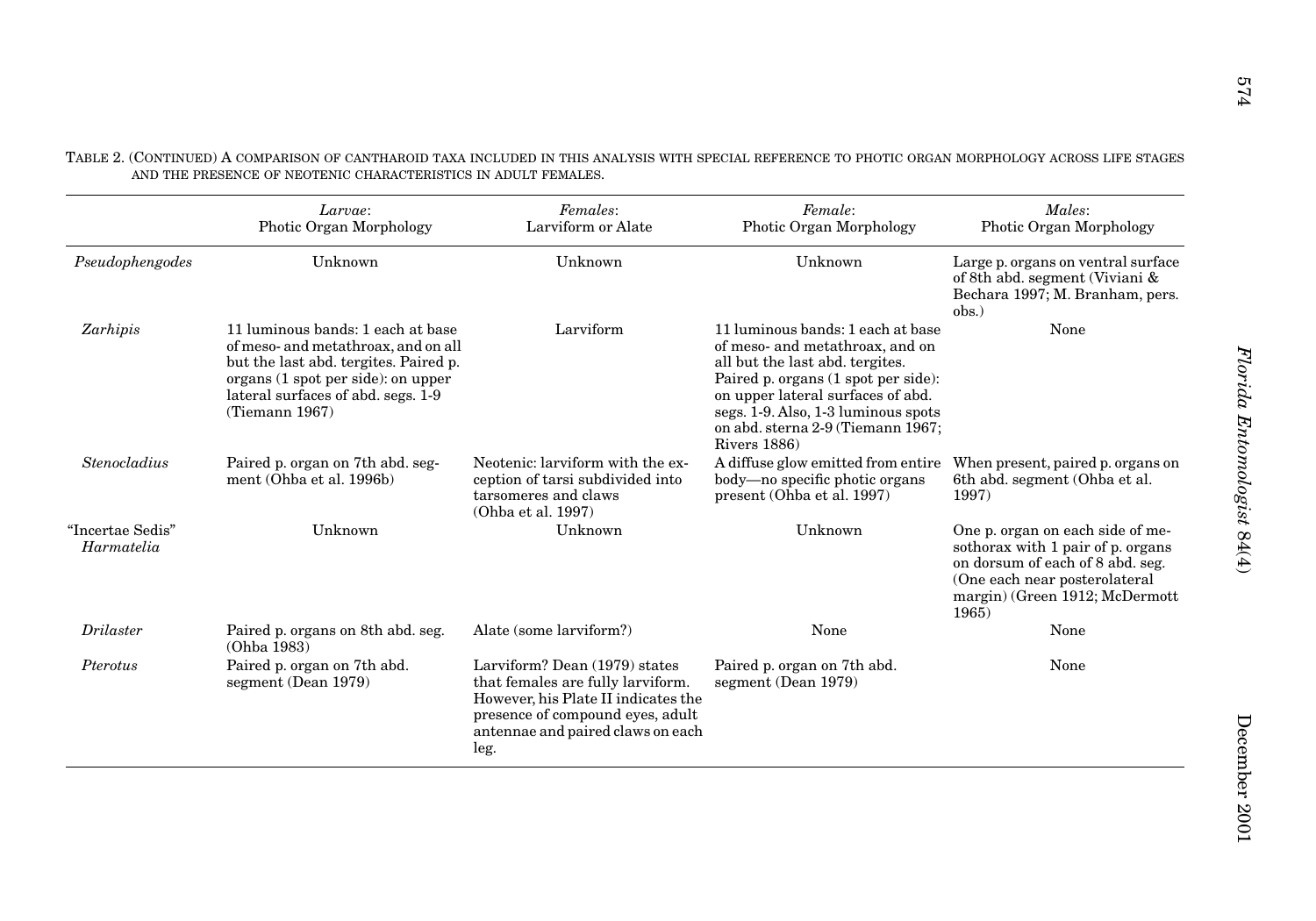

Fig. 5. The evolution of bioluminescence in female cantharoids. The strict consensus tree with the lampyrid clade collapsed. The known presence of luminescence in females is indicated by bold branches, with the hypothesized presence of luminescence in females indicated by dotted branches.

position of these lateral photic organs in the adult males versus larval males is probably due to the lateral tergites, found as plates in the dorsal region on the side of the larval abdomen, becoming fused to the larval tergites to form a single large plate covering the entire dorsal surface of the adult male abdomen. One exception is *Pseudophengodes pulchella*, which bears a large photic organ on the ventral surface of the eighth ventrite that seems to be used in courtship. Until recently, the only phengodid genus that was known to contain adult luminescent males was *Pseudophengodes*. However, Viviani and Bechara (1997) discovered through rearing experiments that phengodid males in the tribe Mastinocerini (*Brasilocerus*, *Euryopa, Mastinocerus*, *Mastinomorphus*, *Phrixothrix*, *Stenophrixothrix*, and *Taxinomastinocerus*) are luminous throughout the adult stage and that the luminescent emissions seem to serve a defensive rather than courtship function. No adult phengodid males in the North American tribe Phengodini (*Phengodes* and *Zarhipis*) are known to be continuously luminescent through the entire stage. Even though there is little variation found in male photic organs outside of Lampyridae, the scattered occurrence of photic

organs in males clearly seems to indicate multiple origins (Fig. 6).

J. W. Green's first published observations (1911) of live *Harmatelia bilinea* males did not include any notice of luminescence, even though Green was specifically looking for evidence that this insect was luminescent. The following year (1912), Green published that he had observed two specimens that "exhibited a distinct light when examined in a dark room." The fact that Green had examined many *Harmatelia* specimens without noticing any photic emission may be an indication that these males are not luminescent throughout their entire adult life. It is well known (McDermott 1965; Lloyd 1978;Vivani & Bechara 1997; Branham & Archangelsky 2000) that some lampyrid species which are not luminescent as adults retain the ability to glow via larval photic organs for a short time after they have eclosed and are still teneral. McDermott (1965) hypothesized that the males of both *Pterotus* and *Harmatelia* might have the ability to produce light only briefly after eclosion as does the firefly *Lucidota atra*. McDermott also mentioned in this same work that H. S. Barber (unpublished observation, confirmed by J. E. Lloyd) observed that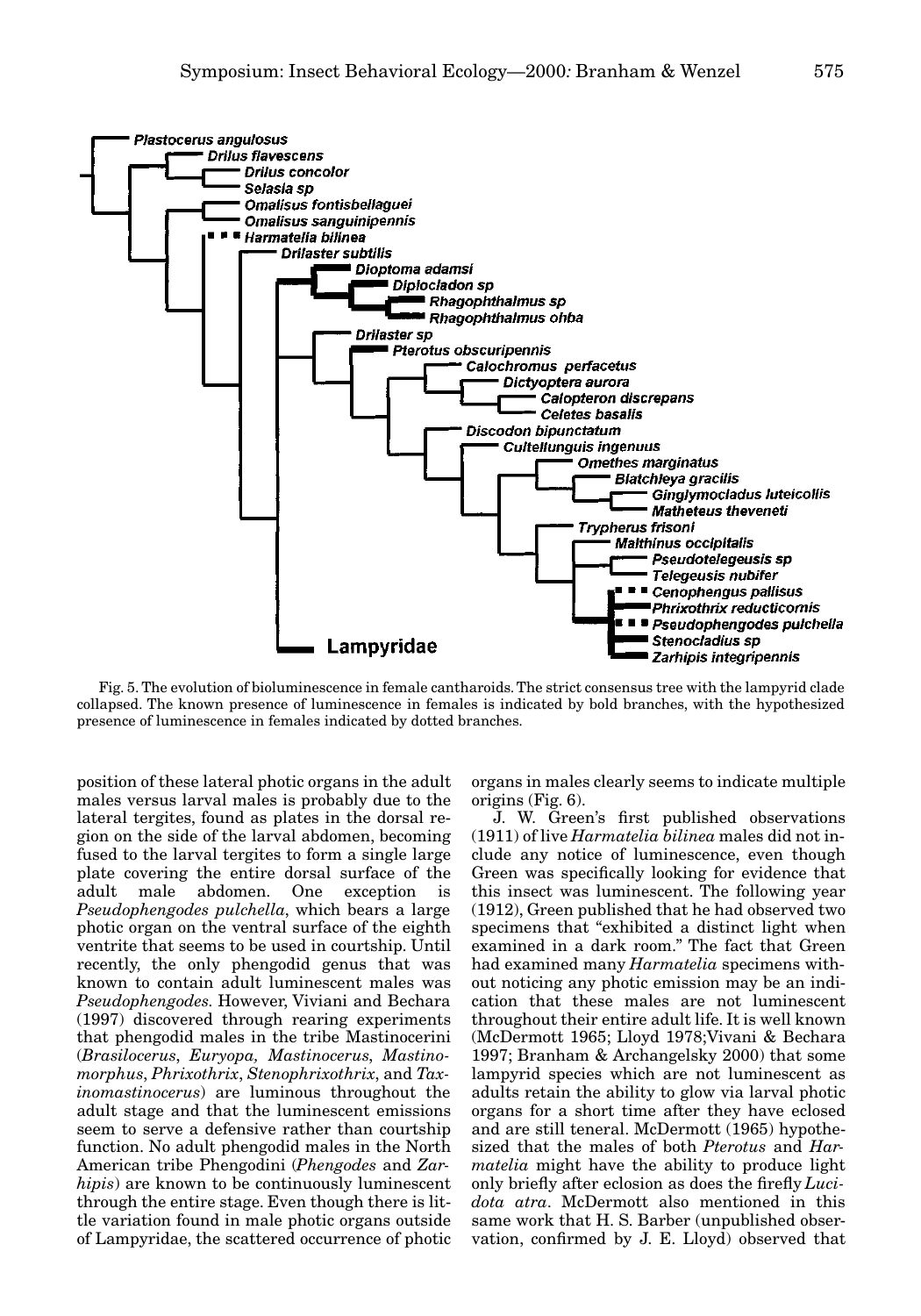

Fig. 6. The evolution of bioluminescence in male cantharoids. The strict consensus tree with the lampyrid clade collapsed. The known presence of luminescence in males is indicated by bold branches, with the hypothesized presence of luminescence in males indicated by dotted branches.

*Phengodes* males also have the ability to produce light shortly after eclosion. This photic carry-over into the adult, while only temporary in some taxa, is suggestive of a larval origin of the photic organ and its carry over into the adult.

Some *Rhagophthalmus ohbai* males are known to be luminous from paired spots along the lateral edges of ten body segments, (see Table 2). These males are weakly luminous (Chen 1999) and evidently are not always observed (Ohba et al. 1996a). It seems likely that *Rhagophthalmus* males have only a temporary ability to produce light immediately following eclosion and luminescence is not used in courtship (Ohba et al. 1996a).

# *Luminesence and Life Stages*.

The phengodid genus *Phrixothrix* is the only luminous non-lampyrid cantharoid in which larvae, adult males, and adult females are known to be luminescent throughout all life stages (Table 2). Luminescence throughout all life stages of *Phrixothrix hirtus* is essentially the same. The photic organ morphology appears to be identical between all life stages with the exception that the head lantern is lacking in the adult males. Therefore the lateral lanterns of all stages appear identical and the head lanterns of the larvae and females are identical. In addition, the photic emission spectra is essentially the same for each type of photic organ regardless of life stage (Costa et al. 1999). An additional example of similarity in the emission spectra and a possible connection between larval and adult luminescence was found by Viviani and Bechara (1997) who argued that, "Continuance of the same bioluminescent color in the lateral lanterns of larval, pupal, and adult stages of *Mastinomorphus* sp.1 and *P. heydeni* suggests conservation of the same luciferase iso-form throughout its life cycle." The pattern of photic organ morphology appearing more or less identical across life stages along with similar photic emission spectra being emitted from these organs supports the hypothesis by Crowson (1972) that luminescence first evolved in larvae and was then "carried over into adults."

### Evolution of Photic Signaling in Non-firefly Cantharoids

Sivinski (1981) provides a detailed synopsis of the various theories that have been proposed for the function of larval luminescence and the evi-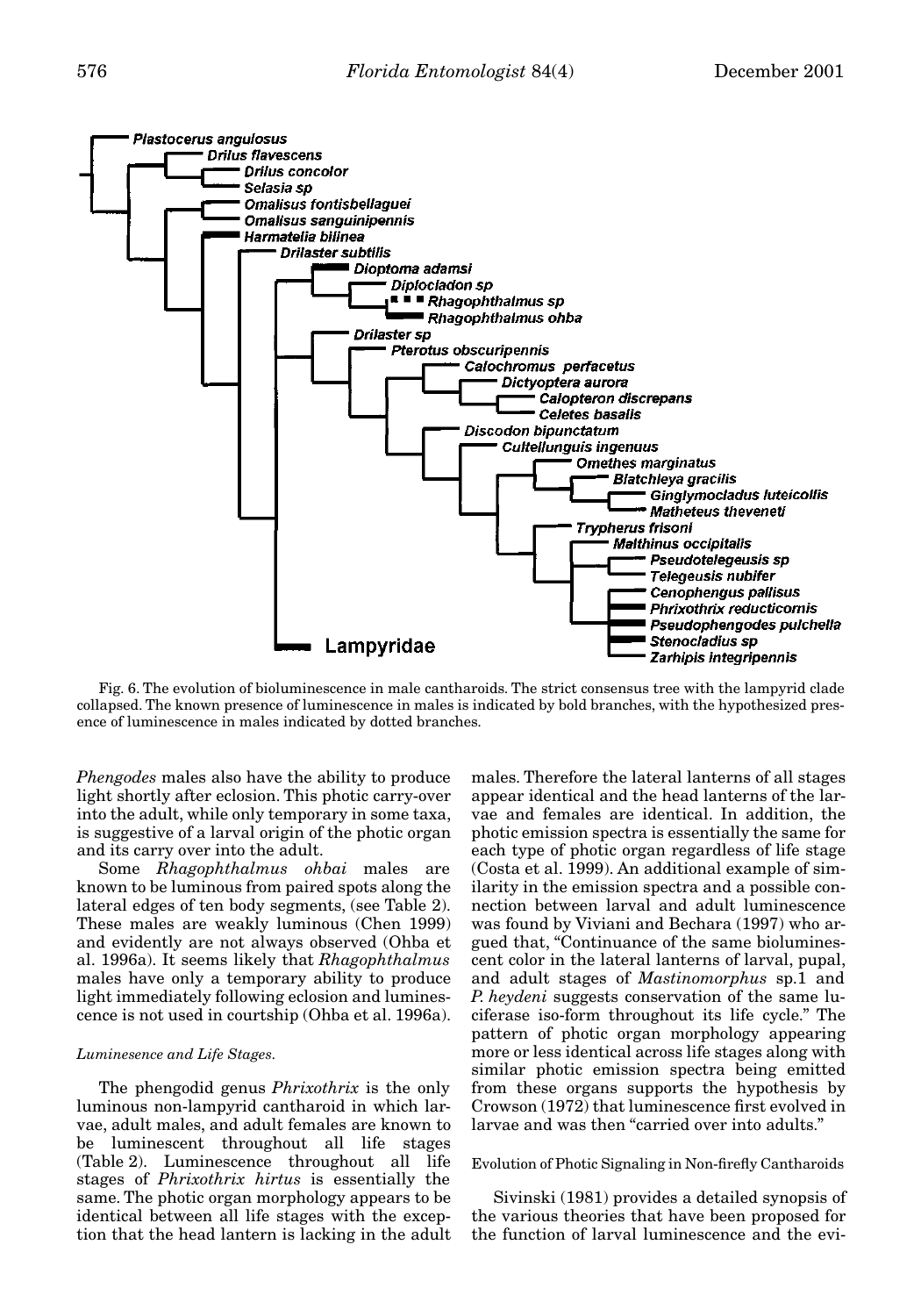dence supporting each. While it is now generally accepted that lampyrids are chemically defended and larval photic emissions probably function as aposematic displays (Lloyd 1973; Sydow & Lloyd 1975; Eisner et al*.* 1978, Belt 1985, Underwood et al. 1997; Knight et al. 1999; De Cock 2000), there exists much less information concerning whether other larval cantharoids are distasteful as well, though it appears that at least some phengodids are chemically defended (Burmeister 1873; Harvey 1952; Sivinski 1981). It is interesting that almost all larval photic organs are paired and are located on the sides of the abdomen or on the eighth abdominal ventrite where the photic emissions are readily seen from the side or from above. This is most consistent with the aposematic warning display hypothesis. The exception to this rule is the pair of medial photic organs on the head of some phengodid larvae such as *Phrixothrix* (Table 1). The photic emissions from these organs were measured by Viviani and Bechara (1997) and were found to be in the range of 574-636nm, well into the red range. Electroretinograms of *Phrixothrix* larvae showed that these larvae have a spectral sensitivity shifted to the red (V. R. Viviani, E. J. H. Bechara, D. Ventura and A. Lall unpublished data; Viviani & Bechara 1997). Viviani and Bechara (1997) hypothesize that these red-emitting head-mounted photic organs provide an illumination function, which may help in locating prey that do not posses spectral sensitivity shifted to the red, and that the lateral photic organs serve an aposematic defensive function.

As the basal luminescent taxa only possess lateral photic organs, it is probable that the first function of larval luminescence was as an aposematic warning display. Larval photic organs where then lost in Lycidae, Omethidae and Cantharidae, and then reappear in Phengodidae. In some phengodids, a photic organ arose on the head and produced red light which was used for illuminating prey (Viviani & Bechara 1997).

The function of luminescence in the adult phengodids is not well understood. Available data suggest that bioluminescence produced by the lateral organs of the adult males and females in this family, seems to serve an aposematic defensive role rather than mate attraction (Rivers 1886, Tiemann 1967, Sivinski 1981). However, the continuous glow produced by the ventral photic organ on the eight abdominal ventrite in *Pseudophengodes* is also consistent with use as either illumination of the surroundings during flight or intersexual communication (Viviani & Bechara 1997).

The function of luminescence in *Rhagophthalmus ohbai* was studied by Ohba et al. (1996a) who provide evidence that the emissions of the lateral photic organs in females serve an aposematic warning function, illumination while the females

guards her eggs, while the ventral photic organ on the eighth abdominal segment seems to function exclusively in a courtship context. Hence, in this family the paired lateral and the ventral photic organs are used independently in separate contexts: defense and courtship. Across all luminescent cantharoid taxa, photic organs used to produce sexual signals seem to be exclusively restricted to the ventral regions of the body. It is also interesting to note that the eighth abdominal segment is consistently associated with the location of such photic organs. The reason for this association remains unknown.

### **CONCLUSION**

Our phylogenetic analysis suggests that bioluminescence arose twice within the cantharoid lineage and was lost once. The first origin of luminescence in the lineage was ancient and luminescence first arose in larvae where it served as an aposematic warning display. Luminescence was retained in the larvae of the Rhagophthalmidae and Lampyridae and was likely carried over through the pupae into the adult stage where it became functional in some taxa and not in others. While photic signals are used in mate attraction in the Rhagophthalmidae, adult photic signals reached their greatest sophistication in the adults of the family Lampyridae, where photic signals are used in intraspecific communication and both photic organs and photic signals became greatly elaborated under the context of sexual selection. The second origin of luminescence occurred in the family Phengodidae where its function in both larvae and adults is as an aposematic warning display. In some phengodid taxa, luminescence has become elaborated to serve possibly as an illumination device for locating prey. In addition, males of the genus *Pseudophengodes* possess a lampyrid-like photic organ on the eighth abdominal ventrite, which glows continuously and likely serves to either illuminate potential landing sites or functions in courtship. While some researchers have previously hypothesized that the families Lampyridae and Phengodidae were close relatives and shared the charismatic ability to produce bioluminescent signals, these two families are perhaps more interesting than previously thought because they are not closely related and their bioluminescence is convergent.

### ACKNOWLEDGMENTS

We would like to thank John Sivinski and James Lloyd for the invitation to participate in the Behavioral Ecology Symposium and Jim Lloyd for his help, counsel, encouragement and friendship along the way. We gratefully acknowledge the help and assistance of several friends and colleagues: Ming-Luen Jeng, Rich Miller, Fernando Noll, Kurt Pickett, and Vadim Viviani.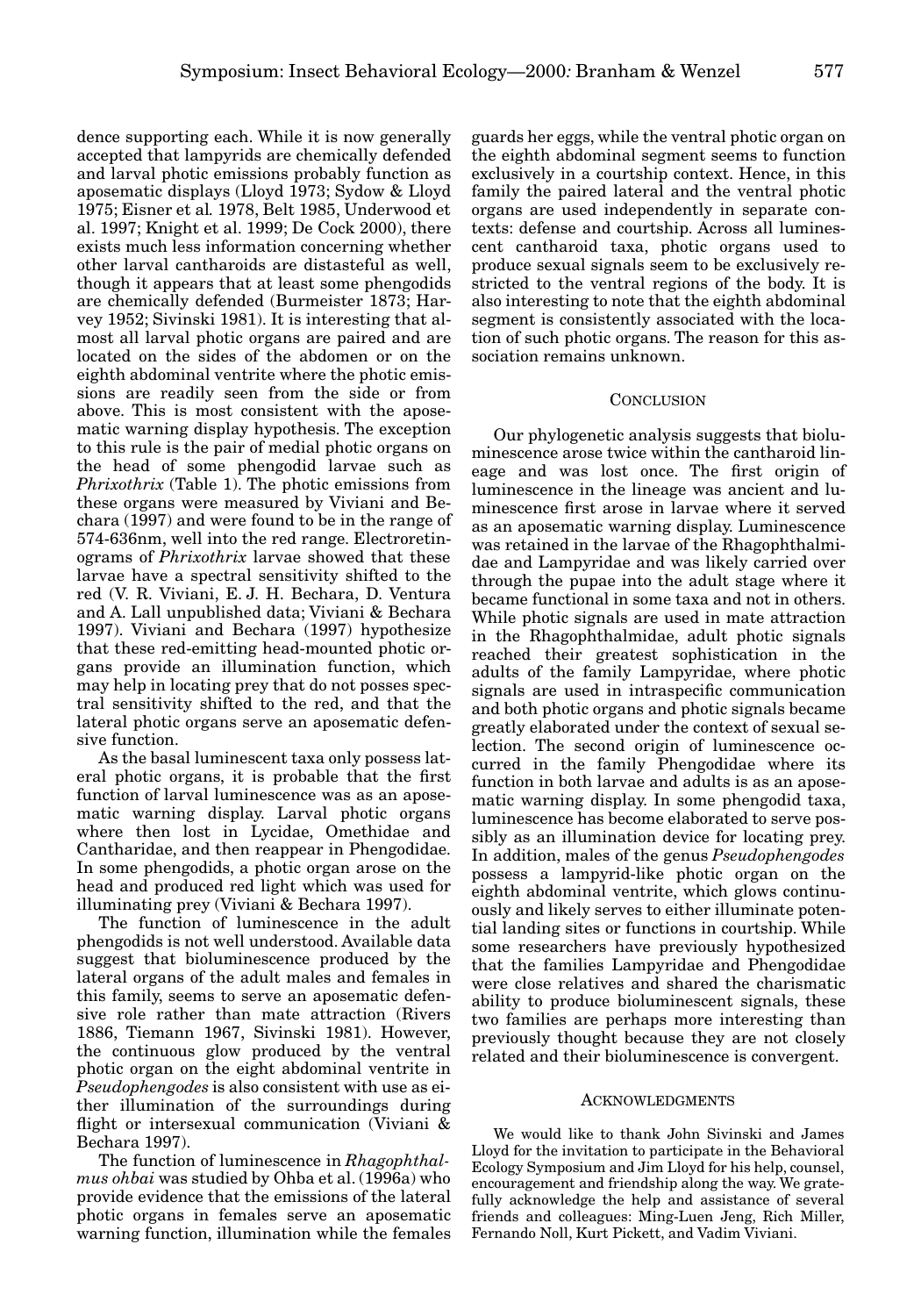### LITERATURE CITED

- BARKER, J. F. 1969. Notes on the life cycle and behavior of the drilid beetle *Selasia unicolor* (Guerin). Proc. R. Entomol. Soc. London (A). 44(10-12). pp. 169-172.
- BARTHOLIN, T. 1647. De luce animalium, libri III. Ludguni Batavorum. 2nd ed. De luce hominum et brutorum, libri III. Hafniae.
- BARBER, H. S. 1908. The glow-worm *Astraptor.* Proc. Washington Ent. Soc. (9): 41-43.
- BELT, T. 1985. The Naturalist in Nicaragua*.* 3rd ed., University of Chicago Press, Chicago, IL. 403 pp.
- BEUTEL, R. G. 1995. Phylogenetic analysis of Elateriformia (Coleoptera: Polyphaga) based on larval characters. J. Zoo. Syst. Evol. Research 33: 145-171.
- BRANHAM, M. A., AND M. ARCHANGELSKY. 2000. Description of the last larval instar and pupa of *Lucidota atra* (G. A. Olivier 1790) (Coleoptera: Lampyridae), with a discussion of abdominal segment homology across life stages. Proc. Washington Ent. Soc. 102(4): 869-877.
- BRANHAM, M. A. AND M. D. GREENFIELD. 1996. Flashing males win mate success. Nature 381: 745-746.
- BREMER, K. 1988. The limits of amino acid sequence data in angiosperm phylogenetic reconstruction. Evolution 42: 795-803.
- BREMER, K. 1994. Branch support and tree stability. Cladistics 10: 295-304.
- BURMEISTER, H. 1873. Observations on a light giving Coleopterous larva. J. Linn.Soc. (Zool.) 11: 416-421.
- CHEN, T. R. 1999. An Ecological Guide to Taiwanese Fireflies. Field Image Publications, Taipei. 191 pp. (In Chinese).
- COSTA, C., S. A. VANIN, AND P. C. NETO. 1986. Larvae of neotropical Coleoptera. XIV. First record of bioluminescence in the family Staphylinidae (Xantholinini). Revta bras. Ent. 30(1): 101-104.
- COSTA, C., S. A. VANIN, S. A. CASARI, AND V. R. VIVIANI. 1999. Larvae of neotropical Coleoptera. XXVII. *Phrixothrix hirtus*: immatures, neotenic female, adult male and bionomic data (Phengodinae, Phengodidae, Coleoptera). Iheringia, Ser. Zool., Porto Alegre, 86: 9-28.
- CROWSON, R. A. 1955. The Natural Classification of the Families of British Coleoptera*.* N. Lloyd, London. 187 pp.
- CROWSON, R. A. 1972. A review of the classification of Cantharoidea (Coleoptera), with the definition of two new families, Cneoglossidae and Omethidae. Revista de la Universidad de Madrid. 21(82): 35-77.
- DEAN, M. B. 1979. The natural history of *Pterotus obscuripennis* LeConte (Lampyridae, Coleoptera.) unpublished M.A. Thesis, Humboldt State University.
- DE COCK, R., AND E. MATTHYSEN. 2000. Bioluminescence in lampyrid larvae: tests on the hypothesis of aposematism with toads [abstract]. XIth International Symposium on Bioluminescence and Chemiluminescence. Luminescence. 15(4): 204.
- EISNER, T., D. F. WIEMER, L. W. HAYNES, AND J. MEIN-WALD. 1978. Lucibufagins: defensive steroids from the fireflies *Photinus ignites* and *P. marginellus* (Coleoptera: Lampyridae). Proc. Natl. Acad. Sci., U.S.A. 75: 905-908.
- FAIRMAIRE, L. 1878. Coleopteres recueillis par M. l'abbe David dans la Chine centrale. Ann. Soc. Ent. France. 5 VIII, p. 112.
- GOLOBOFF, P. 1993. Nona, Version 1.8 (32 bit). Published by the author, Instituto Miguel Lillo, Miguel Lillo 205, 400 Sierra Madre de Tucuman, Argentina.
- GORHAM, H. S. 1883. Description of a new genus and species of the Coleopterous family Drilidae. Notes from the Leyden Museum, 5: 5-6.
- GREEN, E. E. 1911. On the occasional luminosity of the beetle "*Harmatelia bilinea*." Spolica Zeylanica, 7(28): 212-214.
- GREEN, E. E. 1912. On some luminous Coleoptera from Ceylon. Trans. Ent. Soc. London, (ser. 4) 60: 717-719.
- HALVERSON, R. C., J. F. CASE, J. BUCK, AND D. TIE-MANN. 1973. Control of luminescence in phengodid beetles. J. Insect Physiol*.* 19: 1327-1339.
- HANEDA, Y. 1950. Star-worm in Singapore. Shin Konchu 3: 2-5.
- HARVEY, E. N. 1940. Living Light*.* Princeton University Press, NJ. 328 pp.
- HARVEY, E. N. 1952. Bioluminescence*.* Academic Press Inc., New York. 649 pp.
- HARVEY, E. N. 1957. History of Luminescence. American Philosophical Society, Philadelphia. 692 pp.
- KIESENWETTER, H. 1879. Coleoptera Japoniae collecta a Domino Lewis et aliis descripta. Deut. Ent. Ztsch. 23: 305-320.
- KNIGHT, M., R. GLOR, S.R. SMEDLEY, A. GONZALEZ, K. ALDER, AND T. EISNER.1999. Firefly toxicosis in lizards. Chem. Ecol., 25(9): 1981-1986.
- KUKALOVA-PECK, J., AND J. F. LAWRENCE. 1993. Evolution of the hind wing in Coleoptera. Can. Entomol*.* 125: 181-258.
- LAWRENCE, J. F. 1988. Rhinorhipidae, a new beetle family from Australia, with comments on the phylogeny of the Elateriformia. Invert. Taxonomy., 2(1987): 1- 53.
- LAWRENCE, J. F. 1991a. Drilidae, p. 424. *In* F. W. Stehr (ed.), Immature Insects*.* Vol. 2, Kendall Hunt Publishing Company, Dubuque, Iowa, 974 pp.
- LAWRENCE, J. F. 1991b. Omalisidae, pp. 422-423. *In* F. W. Stehr (ed.), Immature Insects*.* Vol. 2, Kendall Hunt Publishing Company, Dubuque, Iowa, 974 pp.
- LAWRENCE, J. F., AND E. B. BRITTON. 1991. Coleoptera, pp. 543-695. *In* C.S.I.R.O., ed., The Insects of Australia, Second Edition, Vol. 2, Cornell University Press, Ithaca, NY. 1, 137 pp.
- LAWRENCE, J. F., AND A. F. NEWTON. 1995. Families and subfamilies of Coleoptera (with selected genera, notes references and data on family-group names), pp. 849-861. *In* J. Pakaluk and S. A. Slipinski (eds.), Biology, Phylogeny, and Classification of Coleoptera: Papers Celebrating the 80th Birthday of Roy A. Crowson. Muzeum I Instytut Zoologii PAN, Warszawa.
- LECONTE, J. L. 1859. Catalogue of the Coleoptera of Fort Tejon, California. Proc. Acad. Nat. Sci. Philadelphia XI. p. 86.
- LECONTE, J. L. 1881. Synopsis of the Lampyridae of the United States. Trans. Am. Ent. Soc. 9: 15-72.
- LLOYD, J. E. 1971. Bioluminescent communication in insects. Annu. Rev. Entomol*.* 16: 97-122.
- LLOYD, J. E. 1973. Firefly parasites and predators. Coleopts. Bull., 27(2): 91-106.
- LLOYD, J. E. 1978. Insect Bioluminescence, pp. 241-272. *In* P. J. Herring (ed.), Bioluminescence in Action. Academic Press, New York.
- LLOYD, J. E. 1979. Sexual selection in luminescent beetles. *In* M. Blum and A. Blum (eds.), Sexual Selection and Reproductive Competition in Insects. Academic Press, New York, NY.
- MCDERMOTT, F. A. 1917. Observations on American Lampyridae; the photogenic function as a mating adaptation. (5th paper) Can. Ent., 49: 53-61.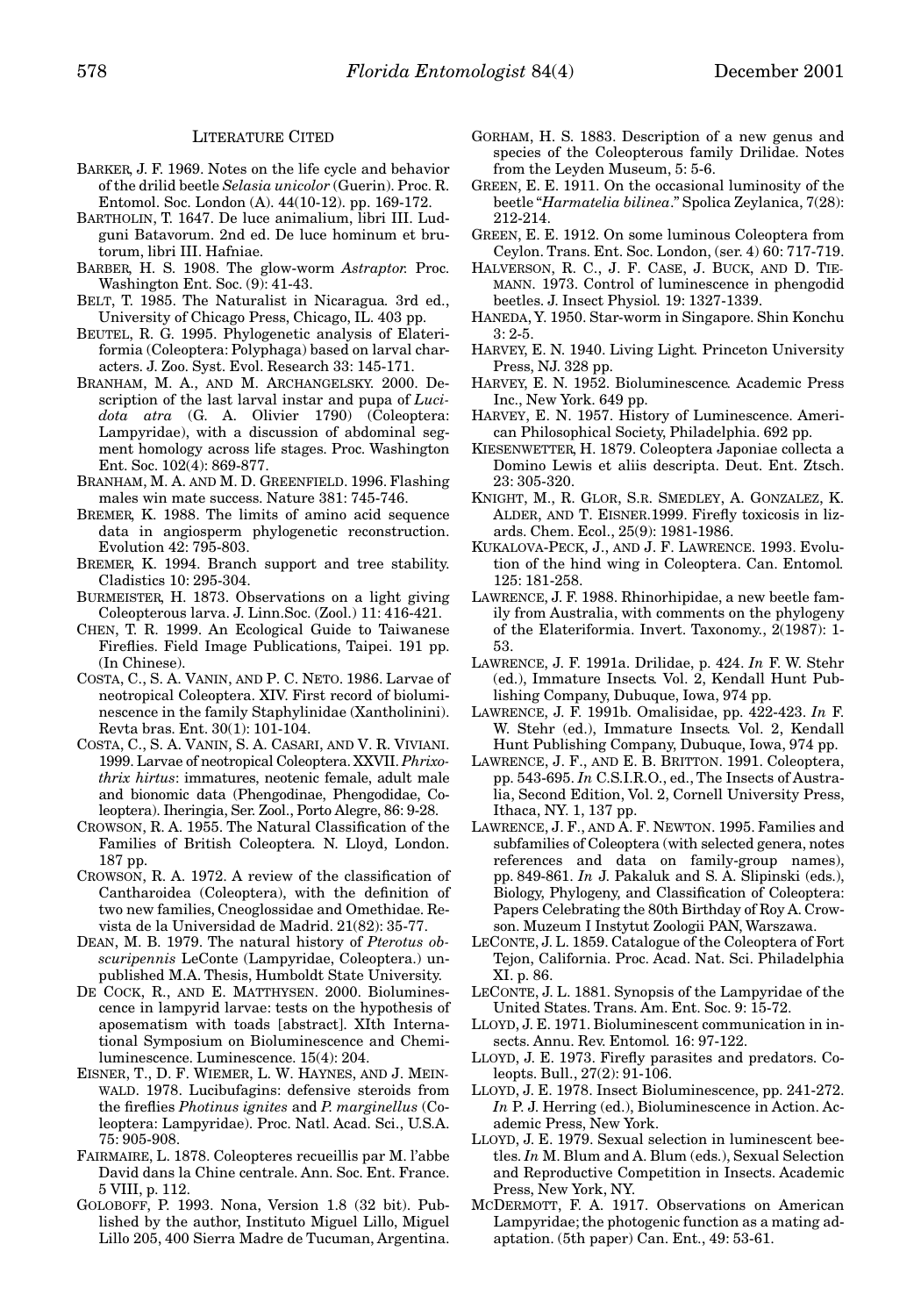- MCDERMOTT, F. A. 1964. The Taxonomy of Lampyridae (Coleoptera). Trans. Amer. Entomol. Soc. Vol. 90
- MCDERMOTT, F. A. 1965. The Pterotinae (Coleoptera: Lampyridae). Ent. News. April pp. 98-104.
- MCDERMOTT, F. A. 1966. Lampyridae. *In* W. O. Steel (ed.), Coleopterorum Catalogus Supplementa. Pars 9 (editio secunda). W. Junk, 's-Gravenhage, 149 pp.
- NAKANE, T. 1950. New or little known Coleoptera from Japan and its adjacent regions, IV Drilidae. Mushi 21(3): 29-31.
- NIXON, K. C. 1999. The parsimony ratchet, a new method for rapid parsimony analysis. Cladistics 15: 407-414.
- NIXON, K. C. 2000. Winclada ver. 0.9.99m8.1 (BETA), Published by the Author, Cornell University, Ithaca, NY.
- OHBA, N. 1983. Studies on the communication system of Japanese fireflies. Sci. Rept. Yokosuka City Mus., 30: 1-62.
- OHBA, N. Y. GOTO, AND I. KAWASHIMA.1996a. External morphology and behavior of *Rhagophthalmus ohbai* Wittmer (Coleoptera: Rhagophthalmidae) and its habitat. Sci. Rept. Yokosuka City Mus., 44: 1 -19.
- OHBA, N., Y. GOTO, AND I. KAWASHIMA.1996b. External morphology, color-marking patterns and habits of the larval stage in genus *Stenocladius* (Coleoptera: Lampyridae). Sci. Rept. Yokosuka City Mus., 44: 21-31.
- OHBA, N., Y. GOTO, AND I. KAWASHIMA.1997. Behavior and adult morphology of firefly, genus *Stenocladius* (Coleoptera: Lampyridae) in Japan. Sci. Rept. Yokosuka City Mus., 45: 23-37.
- OLIVIER, E. 1900. Contribution a L'etude de la Faune Entomologique de Sumatra. Ann. Soc. ent. Belg. XLIV, p. 237
- OLIVIER, E. 1910a. Family Lampyridae. *In* S. Junk-Schenkling (ed.) Coleopt. Cat. (9). 68 pp.
- OLIVIER, E. 1910b. Family Drilidae. *In* S. Junk-Schenkling (ed.) Coleopt. Cat. (10). 10 pp.
- POTOTSKAJA, V. A. 1983. Phylogenetic links and composition of the Superfamily Cantharoidea (Coleoptera) based on the study of larval characters. Entomol. Obozrenie, 62: 549-554.
- RIVERS, J. J. 1886. Description of the form of the female in a Lampyrid (*Zarhipis riversi* Horn.) Amer. Nat. 20: 648-650.
- SATO, M. 1968. The Lampyrid-beetles of Japan, I. Bull. Japan Entomological Acad., 4(5): 19-26.
- SCHWALB, H. H. 1960. Beiträge zur biologie der einheimischen lampyriden, *Lampyris noctiluca* Geoff. und *Phausis splendidula* Lec., und experimentelle analyse ihrer beutfang-und sexualverhaltens. Zool. Jb. Syst*.* 88: 399-550.
- SIVINSKI, J. 1981. The nature and possible functions of luminescence in Coleoptera larvae. Coleopts. Bull. 35(2): 1 67-179
- SNODGRASS, R. E. 1993. Principles of Insect Morphology. Cornell University Press, Ithaca, NY. 667 pp.
- SYDOW, S. L., AND J. E. LLOYD. 1975. Distasteful fireflies sometimes emetic, but not lethal. Florida Entomol. 58(4): 312.
- TIEMANN, D. L. 1967. Observations on the natural history of the western banded glowworm *Zarhipis integripennis* (LeConte) (Coleoptera: Phengodidae). Proc. Calif. Acad. Sci., 35(12): 235-264.
- UNDERWOOD, T. J., D. W. TALLAMY, AND J. D. PESEK. 1997. Bioluminescence in firefly larvae: A test of the aposematic display hypothesis (Coleoptera: Lampyridae). Insect Behav. 10(3): 365-370.
- VENCL, F. V., AND A. D. CARLSON. 1998. Proximate mechanisms of sexual selection in the firefly *Photinus pyralis* (Coleoptera: Lampyridae). Insect Behav. 11(2): 191-207.
- VIVIANI, V. R., AND I. J. H. BECHARA.1997. Bioluminescence and biological aspects of Brazilian Railroad-Worms (Coleoptera: Phengodidae). Ann. Entomol. Soc. Am. 90(3): 389-398.
- WALKER, F. 1858. Characters of some apparently undescribed Ceylon Insects. Ann. Mag. Nat. Hist. (3) II, p. 281.
- WITTMER, W., AND N. OHBA.1994. Neue Rhagophthalmidae (Coleoptera) aus China und benachbarten Ländern. Jap. Ent., 62: 341-355.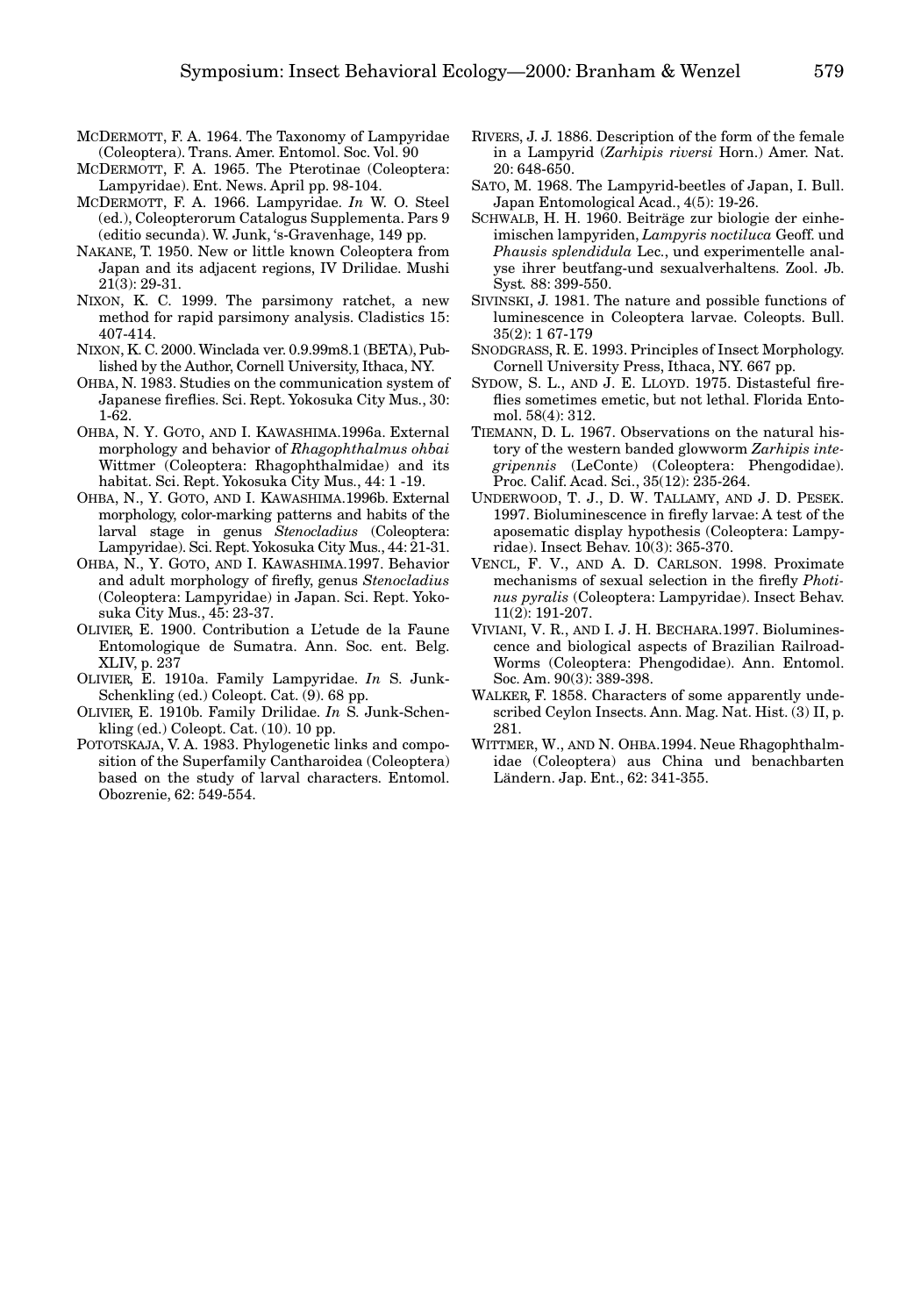### APPENDIX 1. LIST OF TAXA USED IN THE ANALYSIS.

Material studied was borrowed from the following institutions: California Academy of Sciences, San Francisco, CA [CASC]; Field Museum of Natural History, Chicago, IL [FMNH]; Florida State Collection of Arthropods, Gainesville, FL [FSCA]; Collection of author [MABC]; Museum of Comparative Zoology, Harvard University, Cambridge, MA [MCZC]; Ohio State University Collection, The Ohio State University, Columbus, OH [OSUC]; Snow Entomological Museum Collection, University of Kansas, Lawrence, KS [SEMC]; Museum of Zoology, University of Michigan, Ann Arbor, MI [UMMZ]; National Museum of Natural History, Smithsonian Institution, Washington, D.C. [USNM].

List of Species Studied: The higher classification used here is based on Lawrence & Newton (1995), and in the case of Rhagophthalmidae, Wittmer and Ohba (1994).

| Plastoceridae           |                                                                                             |
|-------------------------|---------------------------------------------------------------------------------------------|
|                         | <i>Plastocerus (=Ceroplatus) angulosus (Germar)</i> [FMNH]                                  |
| Omalisidae              |                                                                                             |
|                         | Omalisus (= Omalysus, Homalisus) fontisbellaguei                                            |
|                         | (Fourar.) 1785 [FMNH]<br>O. sanguinipennis Cast. 1840 [FMNH]                                |
| Drilidae                |                                                                                             |
|                         | Drilus concolor Ahr. 1812 [FMNH]                                                            |
|                         | D. flavescens G.A. Olivier 1790 [USNM]                                                      |
|                         | Selasia sp. [FMNH]                                                                          |
| Omethidae               |                                                                                             |
| Matheteinae             | Matheteus theveneti LeConte 1874 [CASC]                                                     |
|                         | Ginglymocladus luteicollis Van Dyke 1918 [CASC]                                             |
| Omethinae               | Omethes marginatus LeConte 1861 [CASC]                                                      |
|                         | Blatchleya gracilis Blatchley 1910 [OSUC]                                                   |
| Phengodidae             |                                                                                             |
| Phengodinae             | Cenophengus pallidus Schaeffer 1904 [FSCA]<br>Phrixothrix reducticornis Wittmer 1963 [UMMZ] |
|                         | Zarhipis integripennis LeConte 1874 [MABC], [UMMZ]                                          |
| Rhagophthalminae        | Dioptoma adamsi Pascoe 1860 [USNM]                                                          |
|                         | Diplocladon sp. [CASC]                                                                      |
|                         |                                                                                             |
| Rhagophthalmidae        |                                                                                             |
|                         | <i>Rhagophthalmus ohbai</i> Wittmer and Ohba 1994 [MABC]                                    |
|                         | <i>Rhagophthalmus</i> sp. [SEMC], [CASC]                                                    |
| Telegusidae             |                                                                                             |
|                         | <i>Pseudotelegeusis</i> sp. [SEMC]                                                          |
|                         | <i>Telegeusis nubifer</i> Martin 1931 [SEMC]                                                |
| Lycidae                 |                                                                                             |
| Calochrominae           | Calochromus perfacetus (Say) 1825 [OSUC]                                                    |
| Lycinae                 | Calopteron discrepans (Newman) 1838 [OSUC]                                                  |
|                         | Celetes basalis LeConte 1851 [OSUC]                                                         |
| Erotinae<br>Cantharidae | Dictyoptera aurora (Herbst) 1789 [OSUC]                                                     |
| Cantharinae             | Cultellunguis ingenuus LeConte 1881 [OSUC]                                                  |
| Silinae                 | Discodon bipunctatum Schaeffer 1908 [OSUC]                                                  |
| Malthininae             | Malthinus occipitalis LeConte 1851 [OSUC]                                                   |
| Chauliognathinae        | Trypherus frisoni Fender 1960 [OSUC]                                                        |
| Lampyridae              |                                                                                             |
| Pterotinae              | <i>Pterotus obscuripennis</i> LeConte 1859 [UMMZ]                                           |
| Cyphonocerinae          | Pollaclasis bifaria (Say) 1835 [MCZC], [FSCA]                                               |
| Ototretinae             | <i>Brachylampis sanguinicollis</i> Van Dyke 1939 [CASC]                                     |
|                         | <i>Drilaster subtilis</i> (E. Olivier) 1908 [CASC]                                          |
|                         | Driliaster sp. [MABC]                                                                       |
|                         | <i>Harmatelia bilinea</i> Walker 1858 [CASC]                                                |
|                         | Stenocladius sp. [MABC]                                                                     |
| Amydetinae              | Cladodes flabellatus Solier 1849 [CASC]                                                     |
|                         | <i>Psilocladus</i> sp. [MABC]                                                               |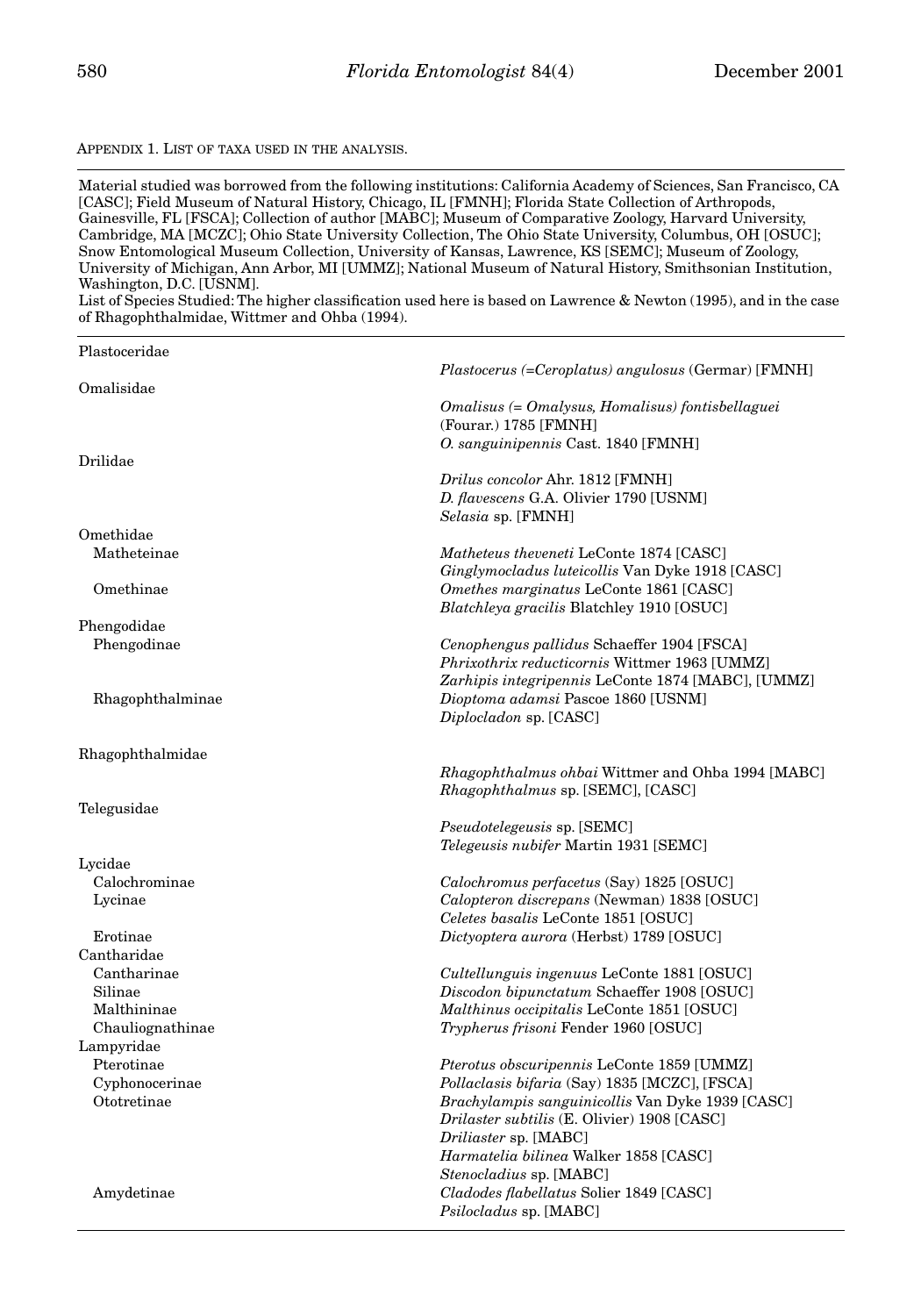APPENDIX 1. (CONTINUED) LIST OF TAXA USED IN THE ANALYSIS.

Material studied was borrowed from the following institutions: California Academy of Sciences, San Francisco, CA [CASC]; Field Museum of Natural History, Chicago, IL [FMNH]; Florida State Collection of Arthropods, Gainesville, FL [FSCA]; Collection of author [MABC]; Museum of Comparative Zoology, Harvard University, Cambridge, MA [MCZC]; Ohio State University Collection, The Ohio State University, Columbus, OH [OSUC]; Snow Entomological Museum Collection, University of Kansas, Lawrence, KS [SEMC]; Museum of Zoology, University of Michigan, Ann Arbor, MI [UMMZ]; National Museum of Natural History, Smithsonian Institution, Washington, D.C. [USNM].

List of Species Studied: The higher classification used here is based on Lawrence & Newton (1995), and in the case of Rhagophthalmidae, Wittmer and Ohba (1994).

|            | Vesta aurantiaca E. Olivier 1886 [USNM]                      |
|------------|--------------------------------------------------------------|
| Lampyrinae | Alecton discoidalis Laporte 1833 [MCZC]                      |
|            | A. flavum Leng et Mutch. 1922 [MCZC]                         |
|            | Aspisoma ignitum (Linnaeus) 1767 [OSUC]                      |
|            | A. pulchellum (Gorham) 1880 [FSCA]                           |
|            | Callopisma maestra Mutch. 1923 [CASC]                        |
|            | Cratomorphus diaphanus (Germar) 1824 [USNM]                  |
|            | <i>Ellychnia corrusca</i> (Linnaeus) 1767 [MABC]             |
|            | <i>Erythrolychnia bipartitus</i> (E. Olivier) 1912 [FSCA]    |
|            | E. olivieri Leng et Mutch. 1922 [FSCA]                       |
|            | Lamprohiza splendidula (Linnaeus) 1767 [CASC]                |
|            | Lampyris noctiluca Linnaeus 1767 [CASC], [FSCA]              |
|            | L. zenkeri Germar 1817 [FMNH]                                |
|            | Lucidina biplagiata (Motsch.) 1866 [MABC]                    |
|            | Lucidota atra (G. A. Olivier) 1790 [MABC]                    |
|            | <i>L. dilaticornis</i> (Motschulsky) 1854 [FMNH]             |
|            | Macrolampis acicularis (E. Olivier) 1907 [CASC]              |
|            | <i>Microphotus angustus</i> LeConte 1874 [FMNH]              |
|            | M. octarthrus Fall 1912 [MABC]                               |
|            | New Species [MABC]                                           |
|            | Phaenolis ustulata Gorham 1880 [FSCA]                        |
|            | <i>Phausis rhombica</i> Fender 1962 [MABC]                   |
|            | Photinus ignitus Fall 1927 [OSUC]                            |
|            | P. meteoralis (Gorham) 1881 [CASC]                           |
|            | P. pyralis (Linnaeus) 1767 [MABC]                            |
|            | <i>Phosphaenus hemipterus</i> (Fourcroy) 1785 [CASC]         |
|            | Pleotomus nigripennis LeConte 1885                           |
|            | P. pallens LeConte 1866 [MABC]                               |
|            | <i>Pristolycus sagulatus</i> Gorham 1883 [CASC]              |
|            | Pyractomena ecostata (LeConte) 1878 [FSCA], [UMMZ]           |
|            | <i>P. borealis</i> (Randall) 1828 [MABC]                     |
|            | <i>Pyrocoelia praetexta</i> E. Olivier 1911 [MABC]           |
|            | P. rufa E. Olivier 1886 [MABC]                               |
|            | Pyropyga nigricans (Say) 1823 [MABC], [CASC]                 |
|            | <i>Robopus</i> sp. #1 [MABC]                                 |
|            | <i>Robopus</i> sp. #2 [MABC]                                 |
|            | Tenaspis angularis (Gorham) 1880 [CASC], [MCZC]              |
| Luciolinae | Colophotia sp. [MABC]                                        |
|            | Luciola cruciata Motschulsky 1854 [MABC]                     |
|            | L. kuroiwae Matsumura 1918 [MABC]                            |
|            | L. lateralis Motschulsky 1860 [CASC]                         |
|            | L. salomonis (E. Olivier) 1911 [CASC]                        |
|            | <i>Pteroptyx cribellata</i> (E. Olivier) 1891 [MABC], [UMMZ] |
|            | P. malaccae (Gorham) 1880 [MABC]                             |
|            | P. tener E. Olivier 1907 [MABC]                              |
| Photurinae | Bicellonycha amoena Gorham 1880 [FSCA]                       |
|            | Photuris brunnipennis Jacq.-Duv. 1856 [OSUC]                 |
|            | P. divisa LeConte 1852 [MABC]                                |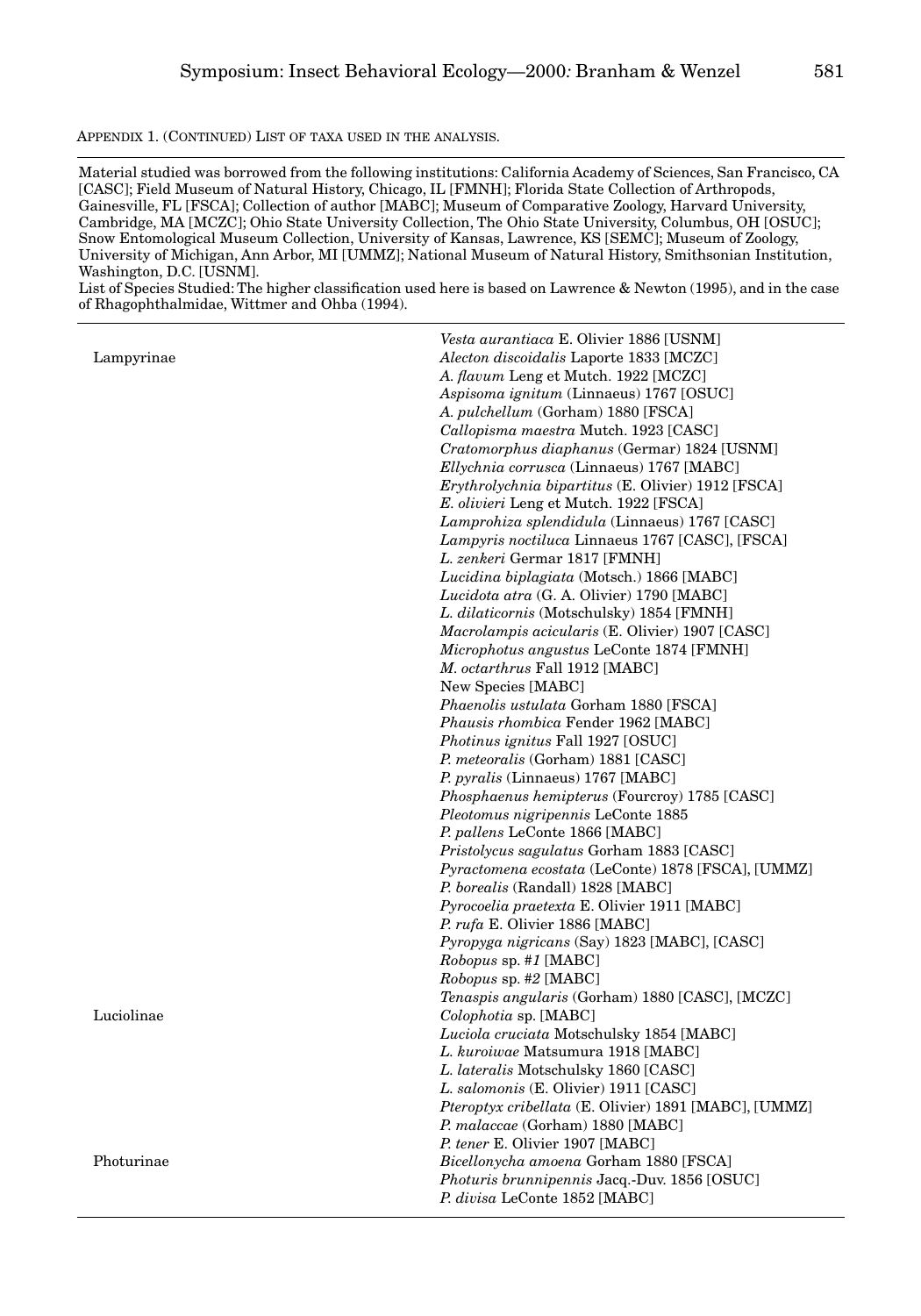APPENDIX 2. CHARACTERS AND CHARACTER STATES.

Multistate characters treated as ordered are specified below. Values for Consistency Index (C.I.) and Retention Index (R.I.) for each character in the analysis as they appear on the consensus tree are indicated after the last character state (C.I., R.I.). The character-taxon matrix is presented in Appendix 3. The morphological terminology of Lawrence & Britton (1991) and Snodgrass (1993) was used. Wing veination scheme follows that used in Kukalova-Peck & Lawrence (1993).

- 0. *Head position*: 0-exposed; 1-partially exposed; 2-covered. (C.I. 0.18, R.I. 0.72)
- 1. *Head shape*: 0-deflexed between eyes; 1-partially deflexed; 2-not deflexed. (C.I. 0.8, R.I. 0.52)
- 2. *Antennal insertions* (ordered): 0-widely separated; 1-moderately approximated; 2-approximated. (C.I. 0.8, R.I. 0.61)
- 3. *Antennal sockets*: 0-prominent; 1-flush. (C.I. 0.5, R.I. 0.33 )
- 4. *Number segments (antennomeres) in male antennae* (ordered): 0-eight; 1-ten; 2-eleven; 3-twelve; 4-thirteen. (C.I. 0.44, R.I. 0.50)
- 5. *Antennal seg. #3 (flagellomere #1)* (ordered): 0-short, 1-same as #4; 2-long. (C.I. 0.7, R.I. 0.52)
- 6. *Antennal features (general)*: 0-filiform; 1-serrate; 2-flabellate; 3-pectinate; 4-bipectinate. (C.I. 0.25, R.I. 0.63)
- 7. *Distal antennal flagellomeres* (ordered): 0-longer than wide; 1-about as long as wide; 2-much wider than long. (C.I. 0.14, R.I. 0.29)
- 8. *Basal antennal flagellomere/s*: 0-not symmetrical with apical flagellomeres; 1-symetrical with apical flagellomeres. (C.I. 0.14, R.I. 0.53)
- 9. *Distal margins of flagellomeres*: 0-straight; 1-concave. (C.I. 0.11, R.I. 0.46)
- 10. *Distal margin of antennal flagellomeres*: 0-approximating proximal margin in width; 2-wider than proximal margin. (C.I. 0.7, R.I. 0.38)
- 11. *Antennal flagellomere #2* (ordered): 0-not compressed; 1-slightly compressed; 2-greatly compressed (C.I. 0.8, R.I. 0.60)
- 12. *Lateral margins of the distal antennal flagellomeres*: 0-parallel; 1-non-parallel. (C.I. 0.5, R.I. 0.52)
- 13. *Antennal lobes produced from* (ordered): 0-basal region of flagellomere; 1-medial region of flagellomere; 2-apical region of flagellomere. (C.I. 0.25, R.I. 0.62)
- 14. *Number of elongated antennal lobes per segment*: 0-one lobe; 1-two lobes. (C.I. 0.25, R.I. 0.62)
- 15. *Antennal lobes*: 0-compressed; 1-not compressed. (C.I. 0.20, R.I. 0.33)
- 16. *Length of antennal lobes* (ordered): 0-less than length of flagellomere; 1-approximating length of flagellomere; 2-greater than length of flagellomere. (C.I. 0.50, R.I. 0.66)
- 17. *Antennal lobe/flagellomere juncture*: 0-broad; 1-narrow (C.I. 0.16, R.I. 0.44)
- 18. *Antennal lobes*: 0-not bearing a sensory depression at apex; 1-bearing a sensory depression at apex (C.I. 1.0, R.I. 1.0)
- 19. *Mandibles* (ordered): 0-prominent; 1-normal sized; 2-reduced; 3-very reduced. (C.I. 0.14, R.I. 0.68)
- 20. *Mandible tooth*: 0-absent; 1-present. (C.I. 1.0, R.I. 1.0)
- 21. *Mandible width*: 0-stout; 1-slender. (C.I. 0.12, R.I. 0.68)
- 22. *Mandible shape*: 0-apices acute (inside angle <90 degrees); 1-apices non-acute(inside angle near 180 degrees). (C.I. 0.5, R.I. 0.56)
- 23. *Mandible type*: 0-normal type (arcuate, regularly narrowing to tips); 1-specialized type (tips slender and glaborous with discontinuous curvature). (C.I. 0.25, R.I. 0.84)
- 24. *Hypomera*: 0-not extending to anterior edge of pronotal shield; 1-narrowly extending to anterior edge of pronotal shield; 2-broadly extending to anterior edge of pronotal shield; 3-lacking. (C.I. 0.30, R.I. 0.82)
- 25. *Hypomera space around head (side view)*: 0-head (eyes) not able to retract between hypomera; 1-head (eyes) partially enclosed (up to half width of eyes); 2-head (eyes) retractable (less than half eye width exposed). (C.I. 0.11, R.I. 0.65)
- 26. *Maxillary palpi*: 0-filiform; 1-clavate compressed; 2-clavate; 3-modified. (C.I. 0.12, R.I. 0.57)
- 27. *Maxillary palp apical seg*: 0-filiform; 1-securiform; 2-elongate; 3-greatly elongate and flattened; 4-conical. (C.I. 0.4, R.I. 0.5)
- 28. *Labial palpi*: 0-filiform; 1-clavate compressed; 2-clavate; 3-modified. (C.I. 0.16, R.I. 0.44)
- 29. *Labial palp apical seg*: 0-filiform; 1-securiform; 2-elongate; 3-greatly elongate and flattened. (C.I. 0.20, R.I. 0.52)
- 30. *Eyes*: 0-oval; 1-emarginate. (C.I. 1.0, R.I. 1.0)
- 31. *Eyes posterior-ventrally* (ordered): 0-seperated; 1-approximated; 2-contiguous. (C.I. 0.25, R.I. 0.66)
- 32. *Pronotum border*: 0-smooth; 1-margined; 2-explanate. (C.I. 0.22, R.I. 0.46)
- 33. *Hind angles of pronotum*: 0-truncate (juncture between lateral and hind margin = 90 degrees); 1-acute (juncture < 90 degrees); 2-lateraly expanded (juncture > 90 degrees); 3-notched (juncture <9 0 degrees due to deep notch in hind margin). (C.I. 0.13, R.I. 0.58)
- 34. *Overall surface area of hypomeron* (ordered): 0-absent; 1-small; 2-large/broad. (C.I. 0.22, R.I. 0.58)
- 35. *Scutellum shape*: 0-distinct; 1-poorly developed. (C.I. 0.25, R.I. 0.40)
- 36. *Scutellum*: 0-membranous, 1-sclerotized. (C.I. 1.0, R.I. 1.0)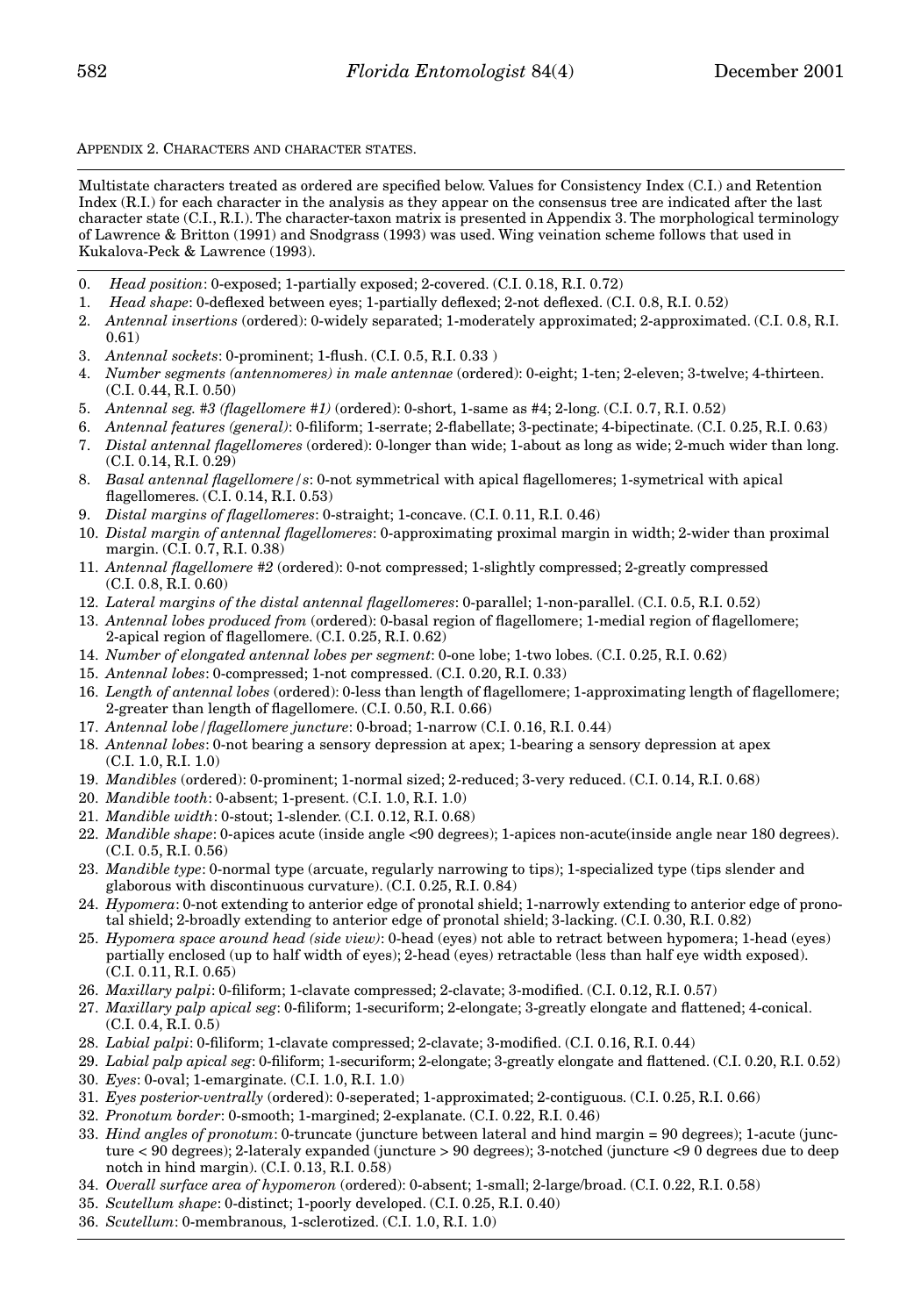APPENDIX 2. (CONTINUED) CHARACTERS AND CHARACTER STATES.

Multistate characters treated as ordered are specified below. Values for Consistency Index (C.I.) and Retention Index (R.I.) for each character in the analysis as they appear on the consensus tree are indicated after the last character state (C.I., R.I.). The character-taxon matrix is presented in Appendix 3. The morphological terminology of Lawrence & Britton (1991) and Snodgrass (1993) was used. Wing veination scheme follows that used in Kukalova-Peck & Lawrence (1993).

- 37. *Prosternum* (ordered): 0-small; 1-medium; 2-large. (C.I. 0.22, R.I. 0.53)
- 38. *Mesosternum (ant. margin)*: 0-straight; 1-emarginate. (C.I. 0.50, R.I. 0.75)
- 39. *Mesal margins of metepisterna*: 0-sigmoid; 1-straight or nearly so. (C.I. 0.33, R.I. 0.83)
- 40. *Anterior coxae* (ordered): 0-contigous; 1-nearly contiguous; 2-separate at base. (C.I. 0.33, R.I. 0.42)
- 41. *Anterior coxal shape*: 0-conical; 1-subconical; 2-triangular; 3-broad; 4-bulbous. (C.I. 0.19, R.I. 0.54)
- 42. *Middle coxae* (ordered): 0-contiguous; 1-nearly contiguous; 2-separate. (C.I. 0.22, R.I. 0.63)
- 43. *Hind coxae* (ordered): 0-contiguous; 1-nearly contiguous; 2-separate. (C.I. 0.09, R.I. 0.33)
- 44. *Hind coxae/femoral plates* (ordered): 0-plates obsolete; 1-< length of coxae; 2-entire length of coxae. (C.I. 0.16, R.I. 0.74)
- 45. *Trochanter attachment to femora*: 0-oblique; 1-very oblique; 2-interstitial. (C.I. 0.22, R.I. 0.82)
- 46. *Middle trochantins*: 0-setiferous; 1-glabrous. (C.I. 0.10, R.I. 0.47)
- 47. *Femora*: 0-slender; 1-normal; 2-flattened; 3-swollen. (C.I. 0.22, R.I. 0.56)
- 48. *Tibiae*: 0-slender; 1-normal; 2-flattened; 3-swollen. (C.I. 0.14, R.I. 0.50)
- 49. *Tibial spurs* (ordered): 0-absent; 1-small; 2-well developed. (C.I. 0.06, R.I. 0.42)
- 50. *Hind tarsal segment one*: 0-normal; 1-elongate. (C.I. 0.22, R.I. 0.53)
- 51. *Tarsal segment three*: 0-simple; 1-lobed beneath. (C.I. 0.25, R.I. 0.66)
- 52. *Tarsal segment four*: 0-simple; 1-lobed beneath. (C.I. 0.25, R.I. 0.0)
- 53. *Claws*: 0-simple; 1-cleft. (C.I. 0.50, R.I. 0.66)
- 54. *Male elytra* (ordered): 0-fully covering abdomen; 1-somewhat reduced; 2-greatly reduced. (C.I. 0.28, R.I. 0.54)
- 55. *Elytra surface*: 0-slight punctures with no costae; 1-slight punctures with longitudinal costae; 2-deep windowshaped punctures with longitudinal costae; 3-coarse punctures with no costae; 4-slightly coarse punctures with longitudinal costae. (C.I. 0.26, R.I. 0.54)
- 56. *Elytral epipleural fold* (ordered): 0-absent; 1-narrow; 2-broad at base. (C.I. 0.22, R.I. 0.84)
- 57. *Abdominal ventrite # (including pygidium)* (ordered): 0-six visible; 1-seven visible; 2-eight visible. (C.I. 0.20, R.I. 0.72)
- 58. *Male ninth abdominal tergite*: 0-not emarginated behind; 1-emarginate behind. (C.I. 0.11, R.I. 0.75)
- 59. *Setae on claws*: 0-absent; 1-present. (C.I. 0.50, R.I. 0.85)
- 60. *Abdominal segment 6, shape of photic organ/s*: 0-two spots; 1-one spot; 2-all; 3-center strip; 4-none. (C.I. 0.57, R.I. 0.85)
- 61. *Abdominal segment 7, shape of photic organ/s*: 0-two spots; 2-strip; 3-all; 4-none. (C.I. 0.37, R.I. 0.73)
- 62. *Abdominal segment 8, photic organ's*: 0-absent; 1-present. (C.I. 0.08, R.I. 0.47)
- 63. *Paired photic organs on segments 1-7*: 0-absent; 1-present. (C.I. 0.50, R.I. 0.0)
- 64. *Wing vein r3*: 0-absent; 1-present. (C.I. 0.08, R.I. 0.26)
- 65. *Wing vein r4* (ordered): 0-absent; 1-partial; 2-complete. (C.I. 0.09, R.I. 0.42)
- 66. *Wing Radial Cell*: 0-open; 1-closed; 2-not present. (C.I. 0.13, R.I. 0.23)
- 67. *Wing vein MP3*: 0-contacting MP1+2; 1-not contacting MP1+2. (C.I. 0.07, R.I. 0.27)
- 68. *Wing 1*st *Cubito-Anal Cell*: 0-absent; 1-present. (C.I. 0.16, R.I. 0.54)
- 69. *Wing 2*nd *Cubito-Anal Cell*: 0-absent; 1-present. (C.I. 0.05, R.I. 0.55)
- 70. *Wing CuA1(cross-vein)*: 0-absent; 1-partial; 2-complete. (C.I. 0.11, R.I. 0.30)
- 71. *Wing CuA1 vein intersecting MP vein*: 0-above fork (MP3a&MP3b); 1-at fork 2-below fork; 3-other (no fork present). (C.I. 0.16, R.I. 0.21)
- 72. *Wing CuA2(cross vein)*: 0-absent; 1-partial; 2-complete. (C.I. 0.23, R.I. 0.67)
- 73. *Wing AA3+4 vein*: 0-absent; 1-present. (C.I. 0.08, R.I. 0.5)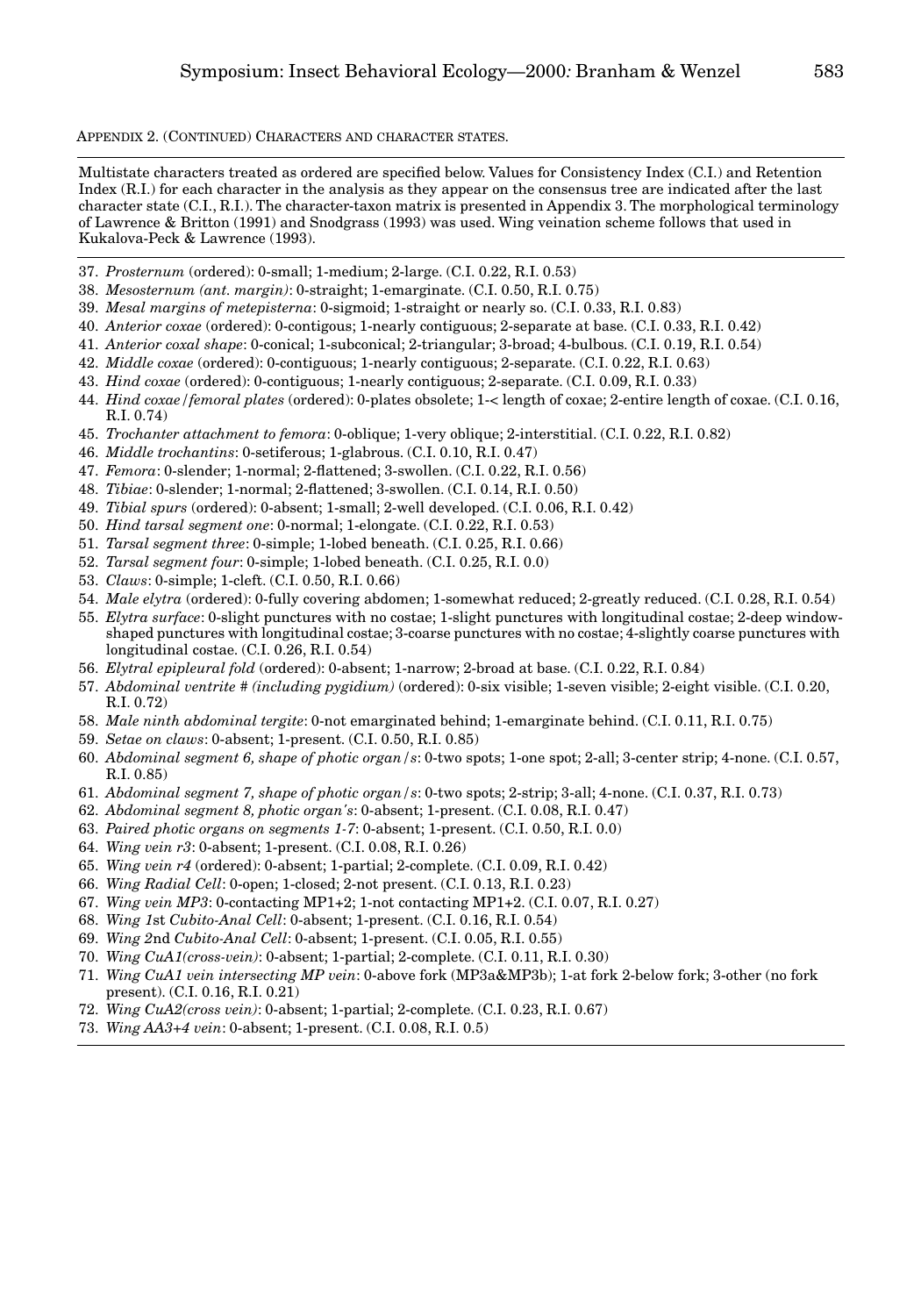| Character Number (10)<br><b>Character Number</b> | 7<br>2<br>3<br>5<br>6<br>$\mathbf{1}$<br>$\overline{4}$<br>01234567890123456789012345678901234567890123456789012345678901234567890123 |
|--------------------------------------------------|---------------------------------------------------------------------------------------------------------------------------------------|
| Plastocerus angulosus                            | 02002130101012002100?0001000000012201201142021111110000311-143000211112221                                                            |
| Drilus flavescens                                |                                                                                                                                       |
| Drilus concolor                                  | $1200221201111------00000100000022201111011021121000100022?14300100-000-00$                                                           |
| Selasia sp.                                      |                                                                                                                                       |
| Omalisus fontisbellaguei                         | 1210200010101---------1?0101001010012201211011121122010100311-043001111112031                                                         |
| Omalisus sanguinipennis                          | $1210200010101-------1?0101021210012201211011121122010100311-043001210102000$                                                         |
| Harmatelia bilinea                               | $110020301010020021000010100101001220111102002012101010011200---10211112221$                                                          |
| Drilaster subtilis                               | 1201200010010---------1001010210100222010110100210221101001120043?01210112221                                                         |
| Dioptoma adamsi                                  | 1211321200110--------00100110111112220101102002112201010001200----11211112321                                                         |
| Diplocladon sp.                                  | 12013211000112011010010011040011221010110000010222101001120043000211102201                                                            |
| Rhagophthalmus sp.                               | 10113210000102010010010011040012222010110000210222101001220043000201112220                                                            |
| Rhagophthalmus ohba                              | 10113210000112010010010010040011222010111011210221011001220043001211112220                                                            |
| Drilaster sp.                                    | $1201201010121------0011001210100222010110111211202101001120043001110112221$                                                          |
| Pterotus obscuripennis                           | 12002230100001002000010011000000212010?10111211222101001120043001210102201                                                            |
| Calochromus perfacetus                           | $2201211010111------0011010010100211110010321021222011001020043000001100-01$                                                          |
| Dictyoptera aurora                               | 2220201000111---------0011010212100212010011321020222011002020043001100102101                                                         |
| Calopteron discrepans                            | 2220201010121--------1010010111100211110012321020221011002020043001210102001                                                          |
| Celetes basalis                                  | 1220201011121---------1010010212100212110012322020220011002020043000111100-00                                                         |
| Discodon bipunctatum                             |                                                                                                                                       |
| Cultellunguis ingenuus                           | 0200210010100---------001101001010000101010000201011210100102-043001210100-00                                                         |
| Omethes marginatus                               | $0200200010101------011001001010023101010020021011211100001-043001110012200$                                                          |
| Blatchleya gracilis                              | $1101200000101------010101000000023101011000001000111100001?043001110102201$                                                          |
| Ginglymocladus luteicollis                       | 110020300000020011011010101010013101010020021020211100101-043001110112221                                                             |
| Matheteus theveneti                              |                                                                                                                                       |
| Trypherus frisoni                                |                                                                                                                                       |
| Malthinus occipitalis                            | $0201200010101------101001000000013101010000101011110101302-043000100100-00$                                                          |
| Pseudotelegeusis sp.                             | 02002110101011011000010020020000130100?000000101011??01002004300003-000-00                                                            |
| Telegeusis nubifer                               | $0101200010101-------0?1002033330013010010000001010210101002004300000-000-000$                                                        |
| Cenophengus pallisus                             |                                                                                                                                       |
| Phrixothrix reducticornis                        |                                                                                                                                       |
| Pseudophengodes pulchella                        | 02002050100000112100010010000000131010?00000010200001010020043100100100-00                                                            |
| Stenocladius sp.                                 | 12112030100000002101001011000000001010110021110000100000120043000130100-00                                                            |
| Zarhipis integripennis                           |                                                                                                                                       |
| Brachylampis sanguinicollis                      | 2200210010110---------0011012210000222010110200201221101000220043001110102021                                                         |
| Psilocladius sp.                                 |                                                                                                                                       |
| Ellychnia corrusca                               | 2211211010110--------1001001111100212010110200200221101001221043001210111021                                                          |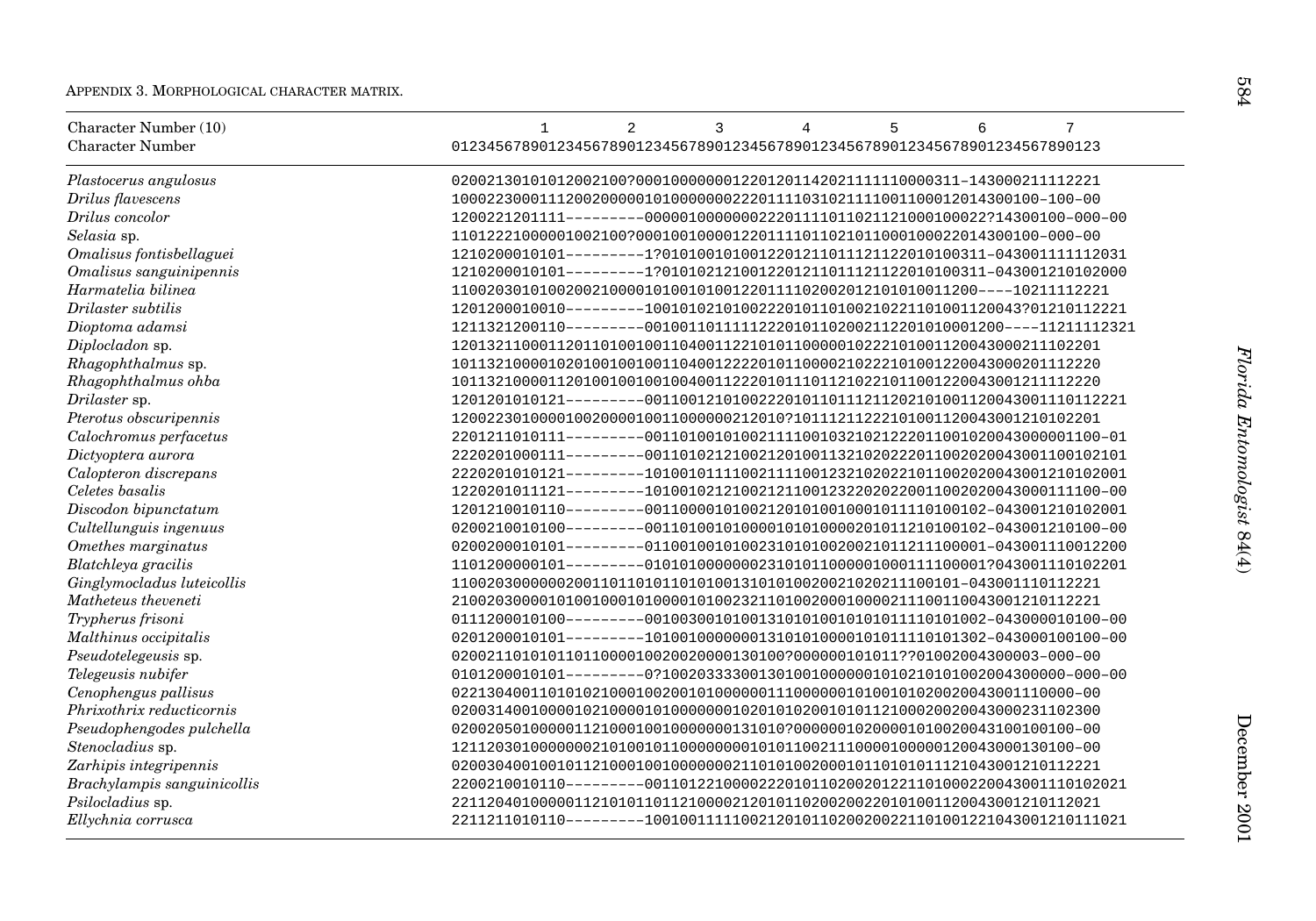APPENDIX 3. (CONTINUED) MORPHOLOGICAL CHARACTER MATRIX.

| Character Number (10)<br><b>Character Number</b> | $\overline{2}$<br>7<br>3<br>5<br>6<br>$\mathbf{1}$<br>4<br>01234567890123456789012345678901234567890123456789012345678901234567890123 |
|--------------------------------------------------|---------------------------------------------------------------------------------------------------------------------------------------|
|                                                  |                                                                                                                                       |
| Pyractomena ecostata                             | 2211210010110--------2011102111100202010110200201220001001221122001210112221                                                          |
| Pyractomena borealis                             | Symposium:<br>2111210010110--------2011102111100202010110200201221001001221122001210112221                                            |
| Aspisoma pulchellum                              | 2121210010010--------2011101211100212010110200100221001001220122101210102221                                                          |
| Aspisoma ignitum                                 | 2211210010110--------2010102111100212011110200200221001001220122101210102021                                                          |
| Cratomorphus diaphanus                           | 2021211010110--------201110210?101212010110211200221101001221000001210112221                                                          |
| Pyrocoelia praetexta                             | 2121201011121--------2011102111100212010110401200220101001221031001211112221                                                          |
| Pyrocoelia rufa                                  | 2021211111121--------2011101111100212010110401200220101001221031001210112221                                                          |
| Alecton discoidalis                              | Insect<br>2121211210101--------2010102111100212010110101200221101001220043001210112221                                                |
| Alecton flavum                                   | 2121211210111--------2010102111100212010110201200221101001220043001210112221                                                          |
| Pyropyga nigricans                               | 2201211010120--------1010002111100212010110200200221100001221043001210112221                                                          |
| Phaenolis ustulata                               | Behavioral<br>22212040101202102000011102110100202011110101200220101001211043001200102021                                              |
| Tenaspis angularis                               | 2211201011121---------1011102210100212010110100200221001001211043101210112021                                                         |
| Erythrolychnia bipartitus                        | 2021211010121--------1010102212100202010110200200221101001211013001210012220                                                          |
| Erythrolychnia oliveri                           | 2021201010121--------1010102112100202010110200200221101001211013001211112220                                                          |
| Lucidota atra                                    | 2121201011121---------1010002210100212010110200100220101001221043101210112221                                                         |
| Lucidota dilaticornis                            | 2121201011121--------0010001210100212010110201200221101001220043101201112221                                                          |
| Lucidina biplagiata                              | 2211201011121--------0010001212100212010110400200220101001221043001100112221                                                          |
| new species                                      | <b>Ecology</b><br>2221211011121--------0010001112100212010110200200220101000220043101210112221                                        |
| Pollaclasis bifaria                              |                                                                                                                                       |
| Pristolycus sagulatus                            | 2211201011121--------2010012112100221010110301210220101004101043001011112221                                                          |
| Vesta auranfiaca                                 | $-2000$ :<br>2221?01011121--------0010001110100222010110200200221101001221043101111112021                                             |
| Callopisma maestra                               | 2220201010120---------0011001212100212010110200200220101001221043001210100-01                                                         |
| Cladodes flabellatus                             | 22212020110212002100011002212100212010110201200220101001221043101210110-21                                                            |
| Macrolampis acicularis                           | 2011210010110--------0001001112100202010110201200221101001220043001210112021                                                          |
| Photinus pyralis                                 | Branham<br>2111210010020--------0001001210100202010110100200222101001220022001210101011                                               |
| Photinus ignitus                                 | 2101220010010---------1001001110100212010110100200221101001221022101210112121                                                         |
| Photinus meteoralis                              | 2201210010020--------1001001211100212011110101200222101001221022101210112121                                                          |
| Bicellonycha amoena                              | &<br>2021200010100--------0001001110100222010110200210222101101220022001110101321                                                     |
| Photuris divisa                                  | 1020200010100--------0000000112100212010110200210222101100220022001210110-20                                                          |
| Photuris brunnipennis                            | Wenzel<br>2021200010100--------0001000010100212010110200210222101101220022101210102201                                                |
| Robopus sp1                                      | 2121210010020--------1011001110100202010110200200220101001220043101210110-11                                                          |
| Robopus sp2                                      | $2121210010020------0011001110100202010110200200220101001220043101210111221$                                                          |
| Luciola lateralis                                |                                                                                                                                       |
| Luciola salomonis                                | 2021220010111---------1011011210101212010110200200211101000200021-01210112221                                                         |
| Luciola cruciata                                 | 1220210010111---------0001011112101222010110200210220101001200022-01210112221                                                         |
| Luciola kuroiwae                                 | 1021220110101---------101101111210120201011020020?220101001200022-01211002200<br>989                                                  |